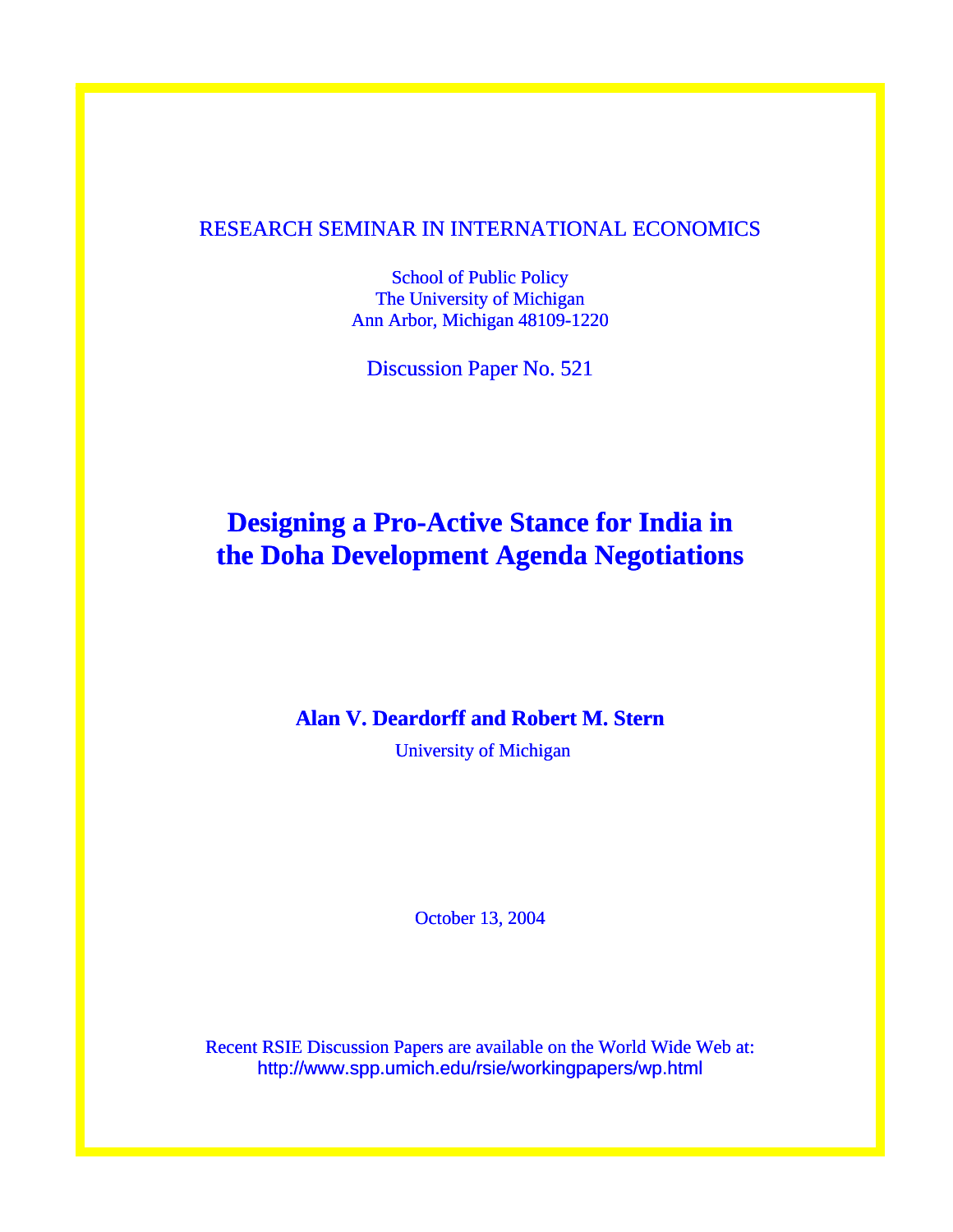### **DESIGNING A PRO-ACTIVE STANCE FOR INDIA IN THE DOHA DEVELOPMENT AGENDA NEGOTIATIONS**

# **Alan V. Deardorff and Robert M. Stern University of Michigan**

# **For presentation at the "WTO Seminar: India's Post-Cancun Concerns" Jointly Organized by Planning Commission and International Trade and Development Division, School of International Studies, Jawaharlal Nehru University, New Delhi, October 18-19, 2004**

#### **Abstract**

In this paper, we first summarize the framework that has been agreed upon as the basis for the WTO Doha Development Agenda (DDA) negotiations. We then discuss briefly the design and mission of the WTO and the economic effects of multilateral trade liberalization. Thereafter, we discuss the conditions for India's realization of the maximum benefits from the DDA negotiations and the implications for broader Indian domestic policy reforms. We then set out our recommendations for India's pro-active involvement and negotiating strategies in the DDA negotiations for multilateral trade liberalization in agricultural products, manufactures, and services, and for improvements in WTO rules governing trade and related issues. We conclude with a brief discussion of the policy agenda adopted by India's newly elected coalition parties, the implications of the emphasis on social reform and equity for India's negotiating strategies in the DDA negotiations, and a vision of the role that India might play in the global trading system and in world politics.

October 13, 2004 Address correspondence to:

Robert M. Stern Department of Economics University of Michigan Ann Arbor, MI 48109-1220 U.S.A.

Tel. 734-764-2373 Fax 810-277-4102 E-mail rmstern@umich.edu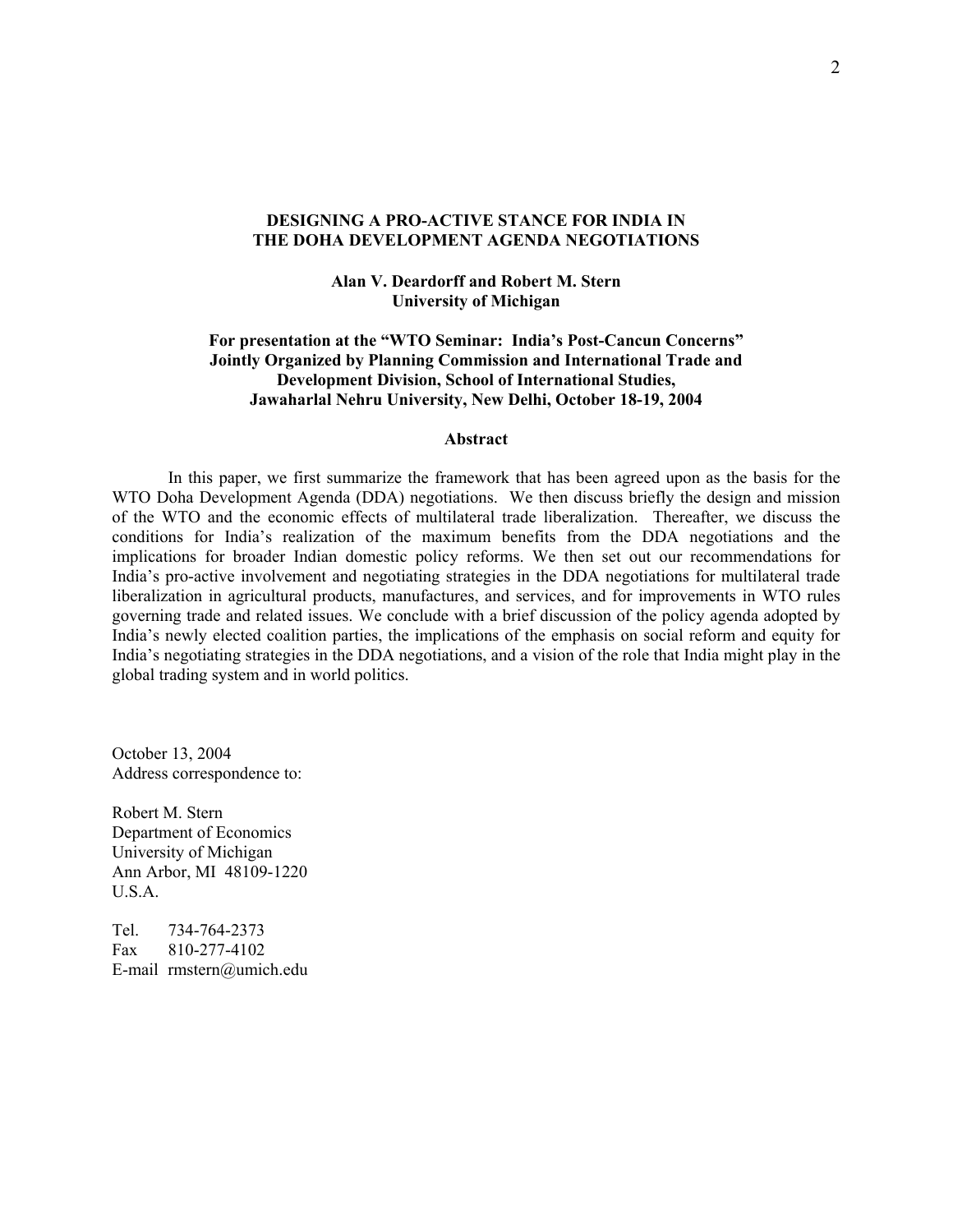#### **Designing a Pro-Active Stance for India in the Doha Development Agenda Negotiations**

### **Alan V. Deardorff and Robert M. Stern University of Michigan**

#### **I. Introduction**

In this paper, we focus on the potentially significant gains for India from a strategy of pro-active pursuit of its national interests in the WTO Doha Development Agenda (DDA) multilateral trade negotiations currently underway. Being pro-active means that these gains can be realized by negotiations for greater market access for India's exports of goods and services to its major trading partners in conjunction with reciprocal offers to these trading partners of greater access to the Indian markets.

In Section II following, we summarize the framework that has been agreed upon as the basis for the DDA negotiations. In Section III, we discuss briefly the design and mission of the WTO and the economic effects of multilateral trade liberalization. In Section IV, we then discuss the conditions for India's realization of the maximum benefits from the DDA negotiations and the implications for broader Indian domestic policy reforms. In Section V, we set out our recommendations for India's negotiating strategies in the DDA negotiations for multilateral trade liberalization in agricultural products, manufactures, and services, and for improvements in WTO rules governing trade and related issues. Section VI concludes.

#### **II. The Framework of the DDA Negotiations**

Almost three years have now passed since the conclusion of the WTO Ministerial Meeting held in Qatar in November 2001 that was designed to launch the Doha Development Agenda (DDA) negotiations. It had been hoped that the negotiations would be energized by the WTO meeting in Cancún in September 2003, but agreement could not reached on the negotiating framework. After a series of subsequent meetings, it was announced on July 31, 2004 that agreement had been reached on a framework for the final phase of the DDA. As indicated in USTR (2004, pp. 1-4), the main features of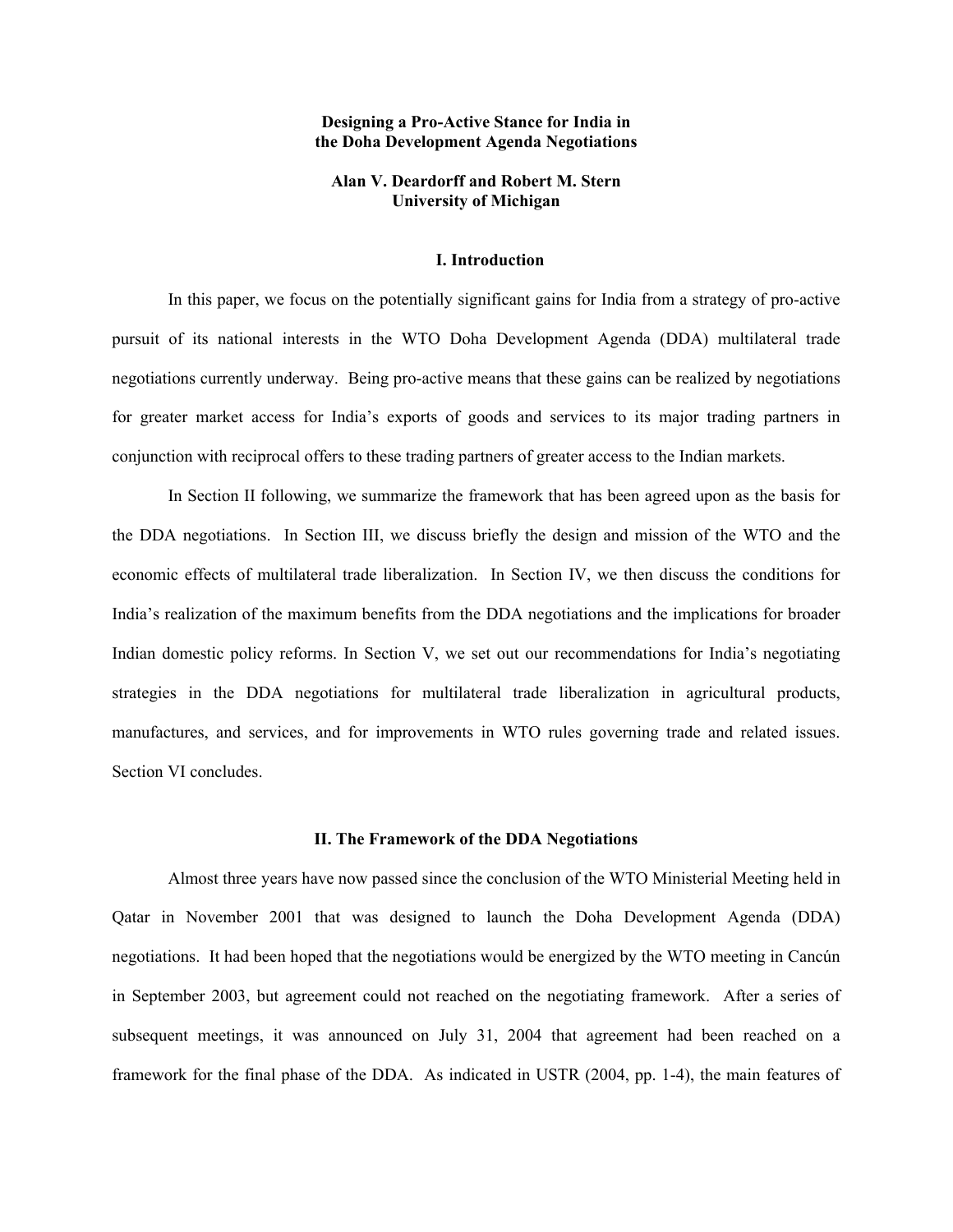this framework include the reform of agricultural trade, new market access for manufactures, opening of services markets, and trade facilitation for the movement of goods across borders:

# • **Agricultural trade reform**

- All countries, except the least developed, will reduce agricultural tariffs, with deeper cuts in higher tariffs, a "banded" formula to achieve greater tariff harmonization across countries, consideration of a tariff cap, and selective expansion of tariff quotas for "sensitive" products. Developing countries will be subject to lesser tariff reduction commitments.
- Elimination of agricultural export subsidies
- Disciplines for export credits and export guarantee programs
- Disciplines for the trade-distorting practices of State Trading Enterprises
- Reductions, caps, and harmonization of levels of domestic support overall and for specific commodities, with 20% reductions by all WTO members in the first year of implementation.
- Maintenance of the viability of food aid programs
- Changes in national policies for cotton to address issues of market access, domestic support, and export competition.

# • **Manufactured Products**

- Negotiation of a tariff-cutting formula for industrial products under which higher tariffs will be cut more than low tariffs.
- Sectoral initiatives to fully eliminate or harmonize tariffs in particular industry areas
- Developing countries will be allowed longer implementation periods and flexibility on percentages of their tariff lines. Least developed countries will be encouraged to bind more of their industrial tariffs.
- Non-tariff barriers will be identified and subjected to reductions in later negotiations.

# • **Services**

• Intensify negotiations to open global services markets and to achieve progressively higher levels of liberalization

# • **Trade Facilitation**

• Update and modernize current WTO rules on border procedures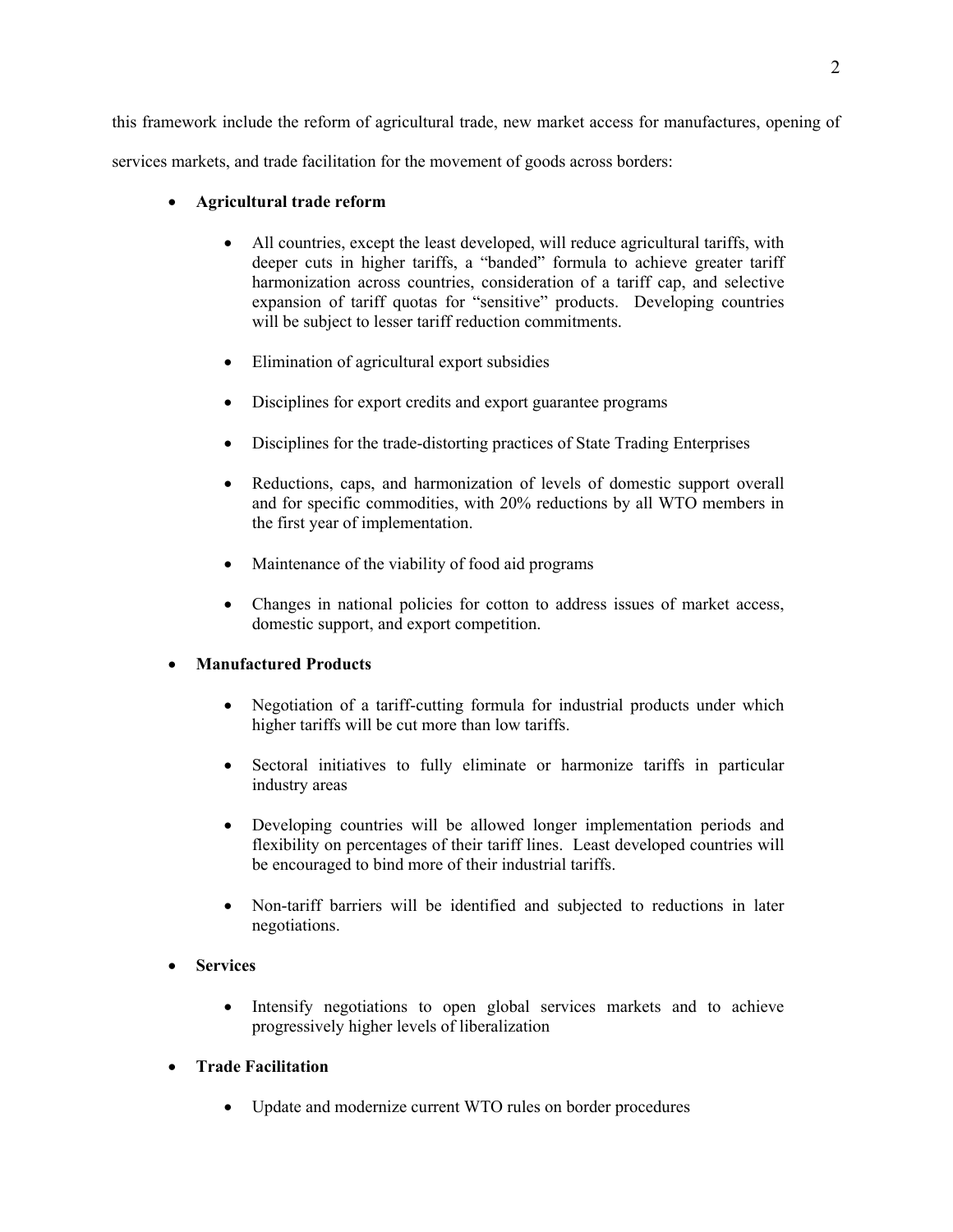- Cut red tape and unnecessary formalities at the border
- Advance reforms to promote anti-corruption efforts

In keeping with the professed objectives of the DDA, it is stated in USTR (2004, p. 5) that:

- "The framework encourages expanded trade between developed and developing countries, as well as expanded "South-South" trade. Open markets and domestic reform go hand in hand, offering the best means for further integrating developing countries into the global economy.
- This reflects the recent commitment of G-8 Leaders to ensure that the poorest are not left behind but that they too develop the capacity to participate in the global trading system. The framework recognizes that different countries will need to move at different speeds toward open trade."

Now that the framework for the DDA negotiations has been established, it is essential for the WTO member countries to design their strategies in order to pursue their national interests in the negotiations. We turn next accordingly, for background purposes, to outline briefly the design and mission of the WTO, discuss conceptually what the economic effects of trade liberalization may be, and then consider the conditions needed for India in particular to maximize the benefits from its involvement in the DDA negotiations.

# **III. The Design and Mission of the WTO and the Economic Effects of Trade Liberalization**

### **Design and Mission of the WTO**

Srinivasan (2004, p. 18) has noted that "…the WTO is a misunderstood and maligned institution in much of the debate on it in India." It may be useful therefore to review briefly the main features and mission of the WTO, as set out on the WTO website [\(www.wto.org\)](http://www.wto.org/):

"The World Trade Organization (WTO) is the only international organization dealing with the global rules of trade between nations. Its main function is to ensure that trade flows as smoothly, predictably and freely as possible.

The result is assurance. Consumers and producers know that they can enjoy secure supplies and greater choice of the finished products, components, raw materials and services that they use. Producers and exporters know that foreign markets will remain open to them.

The result is also a more prosperous, peaceful and accountable economic world. Virtually all decisions in the WTO are taken by consensus among all member countries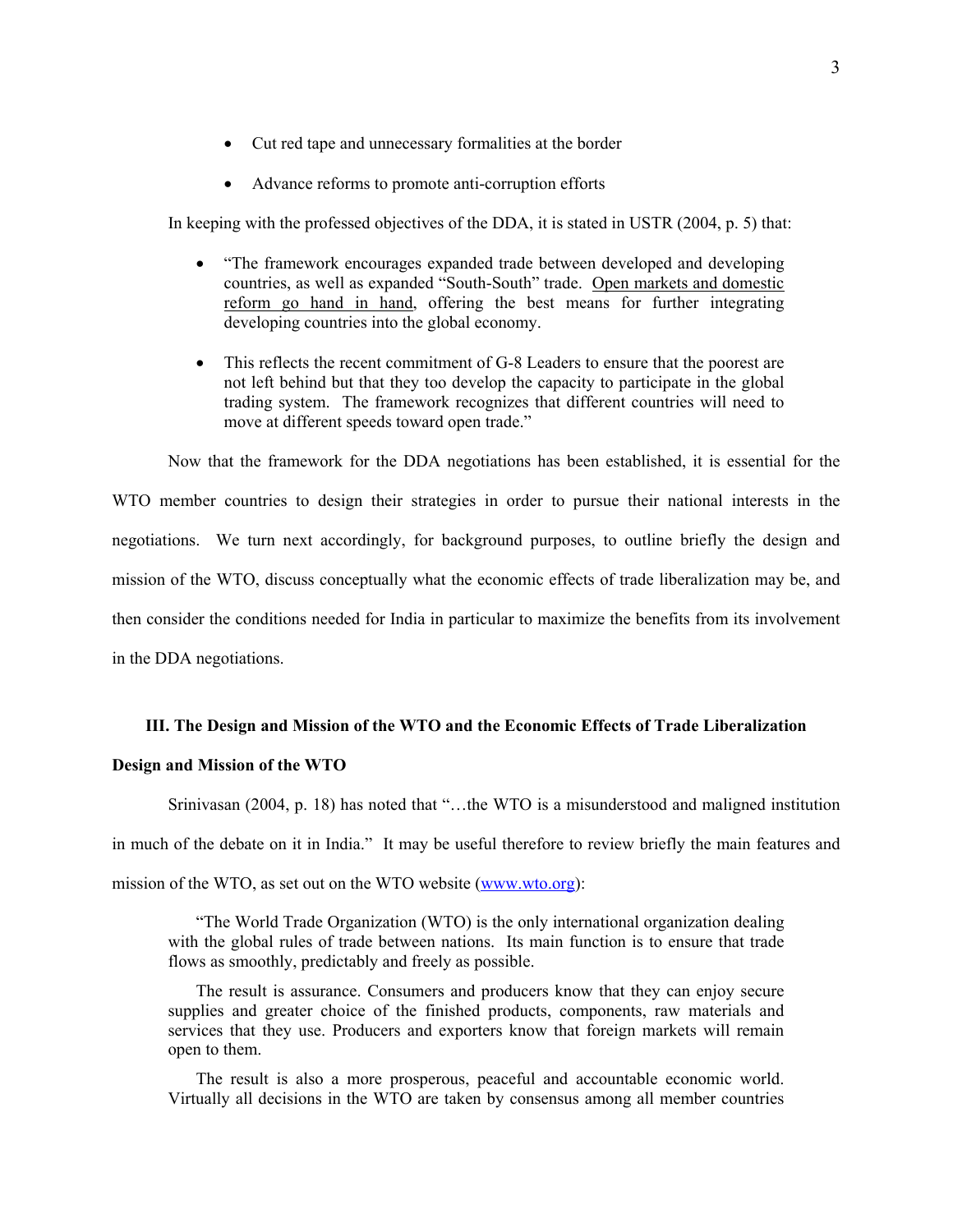and they are ratified by members' parliaments. Trade friction is channeled into the WTO's dispute settlement process where the focus is on interpreting agreements and commitments, and how to ensure that countries' trade policies conform with them. That way, the risk of disputes spilling over into political or military conflict is reduced.

By lowering trade barriers, the WTO's system also breaks down other barriers between peoples and nations.

At the heart of the system — known as the multilateral trading system — are the WTO's agreements, negotiated and signed by a large majority of the world's trading nations, and ratified in their parliaments. These agreements are the legal ground-rules for international commerce. Essentially, they are contracts, guaranteeing member countries important trade rights. They also bind governments to keep their trade policies within agreed limits to everybody's benefit.

The agreements were negotiated and signed by governments. But their purpose is to help producers of goods and services, exporters, and importers conduct their business.

The goal is to improve the welfare of the peoples of the member countries."

As the foregoing statement indicates, the WTO is an inter-governmental organization that establishes the rules governing international trade and seeks to enhance the welfare of its members by pursuing the reductions of trade barriers and hence the liberalization and expansion of trade. It is in this context that WTO member countries, India included, can be engaged in and benefit from the process of trade liberalization. In this connection, it may be helpful next to consider briefly some of the ways in which multilateral trade liberalization can be expected to work and the impacts involved.

#### **Economic Effects of Trade Liberalization**

When tariffs or other trade barriers are reduced, domestic buyers (both final and intermediate) substitute towards imports, and the domestic competing industry contracts production while foreign exporters expand. Thus, in the case of multilateral liberalization that reduces tariffs and other trade barriers simultaneously in most sectors and countries, each country's industries share in both of these effects, expanding or contracting depending primarily on their export or import orientation and on whether their protection is reduced more or less than in other sectors and countries.

Worldwide, these changes cause increased international demand for all sectors. World prices increase most for those sectors where trade barriers fall the most. This in turn causes changes in countries' terms of trade that can be positive or negative. Those countries that are net exporters of goods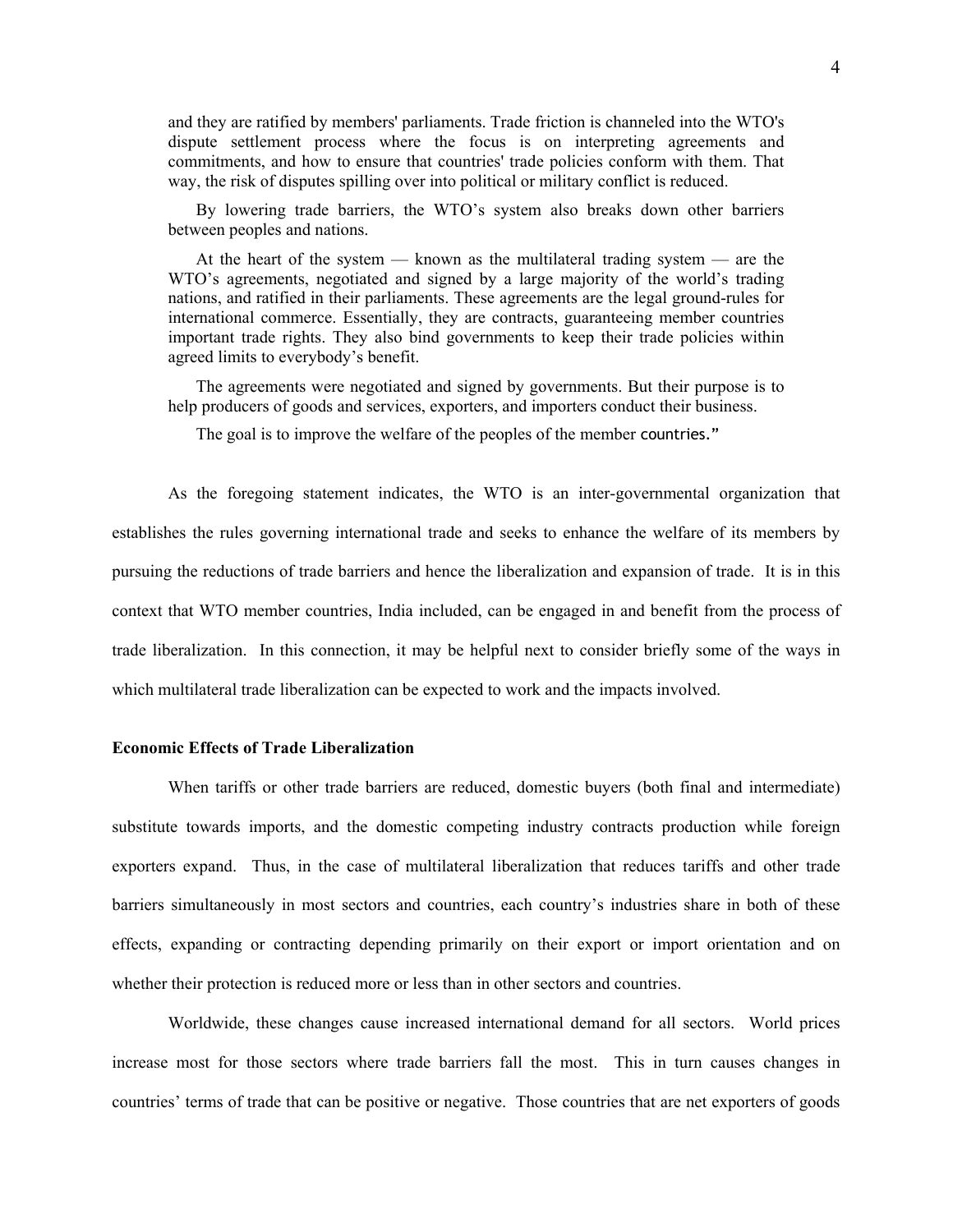5

with the greatest degree of liberalization will experience increases in their terms of trade, as the world prices of their exports rise relative to their imports. The reverse occurs for net exporters in industries where liberalization is slight – perhaps because it may already have taken place in previous trade rounds.

The effects on the welfare of countries arise from a mixture of these terms-of-trade effects, together with the standard efficiency gains from trade and also from additional benefits due to the realization of economies of scale. Thus, we expect on average that the world will gain from multilateral liberalization, as resources are reallocated to those sectors in each country where there is comparative advantage. In the absence of terms-of-trade effects, these efficiency gains should raise national welfare measured by the equivalent variation for every country,<sup>1</sup> although some factor owners within a country could lose. However, it is possible for a particular country whose net imports are concentrated in sectors with the greatest liberalization to lose overall, if the worsening of its terms of trade swamps these efficiency gains.

On the other hand, if markets are imperfectly competitive, multilateral trade liberalization permits all countries to expand their export sectors at the same time, as all sectors compete more closely with a larger number of competing varieties from abroad. As a result, countries as a whole may gain from lower costs due to increasing returns to scale, lower monopoly distortions due to greater competition, and reduced costs and/or increased utility due to greater product variety. All of these effects make it more likely that countries will gain from liberalization in ways that are shared across the entire population.

The various effects just described in the context of multilateral trade liberalization will also take place when there is unilateral trade liberalization, although these effects will then depend on the magnitudes of the liberalization in relation to the patterns of trade and the price and output responses involved between the liberalizing country and its trading partners. Similarly, many of the effects described will take place with the formation of bilateral or regional free trade areas (FTAs). But in these

 $\overline{a}$ 

<span id="page-6-0"></span><sup>&</sup>lt;sup>1</sup> The equivalent variation is a measure of the amount of income that would have to be given or taken away from an economy instead of a change in policy in order to leave the economy as well off as it would be after the policy change has taken place. If the equivalent variation is positive, it is indicative of an improvement in economic welfare resulting from the policy change.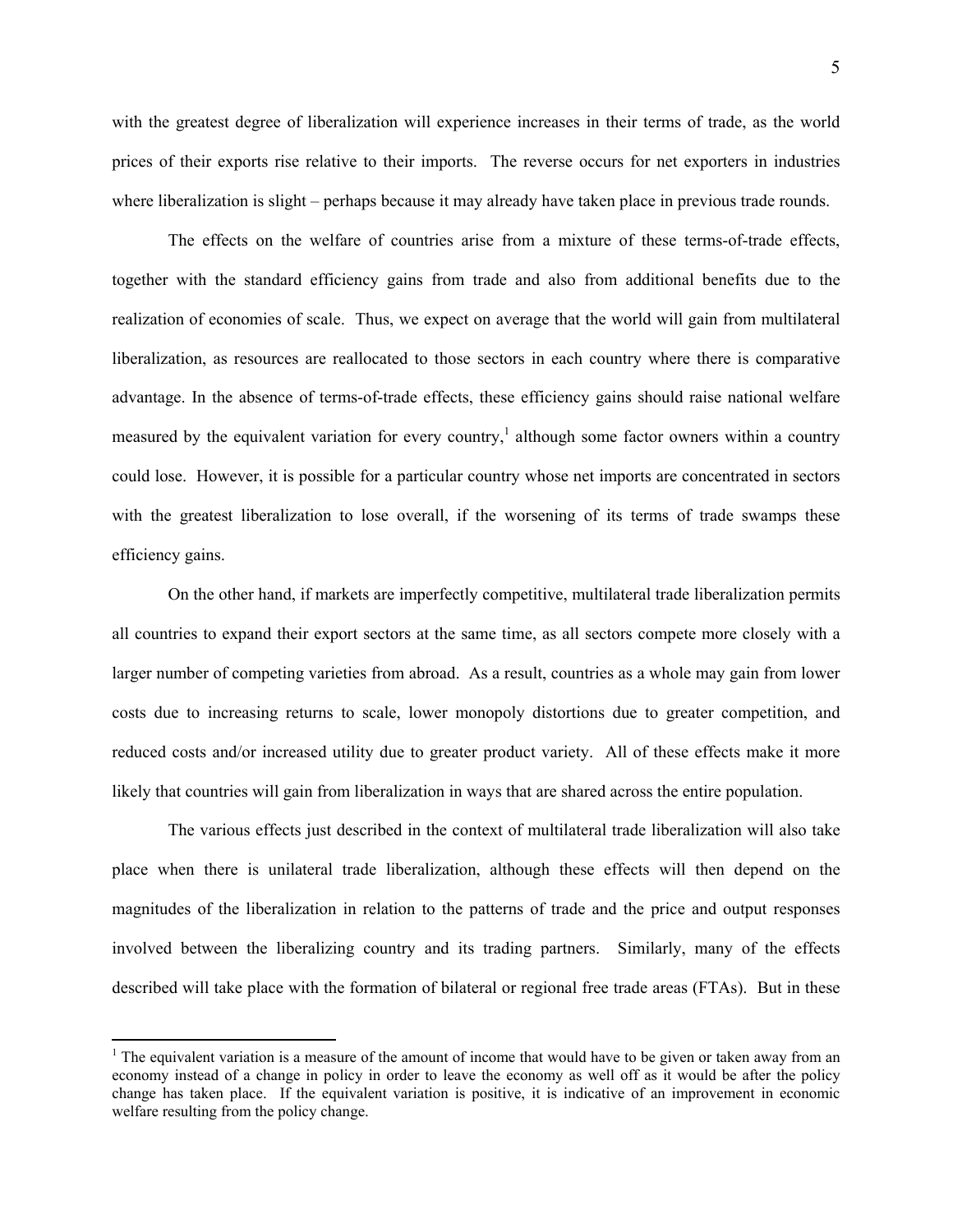cases, there may be both trade creation and trade diversion, with consequent positive and negative effects respectively on the economic welfare of FTA-member countries. At the same time, trade diversion has negative effects on the economic welfare of non-member countries. The net effects on economic welfare for individual countries, and also globally, will thus depend on the economic circumstances and policy changes implemented.

In reality, of course, all of the various effects just described will occur over time, some of them more quickly than others. It is important accordingly to specify the time horizon over which the trade liberalization takes place, taking into account how the economy and its various sectors do and do not adjust to changing market conditions, and on the short- or long-run nature of these adjustments. In the context of the WTO negotiations, it is typically the case that the reductions in trade barriers are phased in over an extended period of time. Thus, in the Uruguay Round, which was completed in 1994, the liberalization was to be phased in over a period of 10 years. As indicated above, there will similarly be an extended period of phase-in especially for developing countries in the implementation of the DDA negotiations. It is also important to bear in mind that there may be longer-run adjustments that could occur through capital accumulation, population growth, and technological change, and that the longer-run growth paths of individual economies may themselves be influenced by trade liberalization.

# **IV. Conditions for India's Realization of Maximum Benefits from the DDA Negotiations and Domestic Policy Reforms**

The foregoing discussion has sketched the framework for the DDA negotiations and the ways in which significant benefits can be realized by countries participating in the process of multilateral trade liberalization. It should be emphasized in this context that there are two basic pillars of the multilateral trading system and trade negotiations that are important to bear in mind: reciprocity and nondiscrimination (most-favored-nation treatment - MFN). Reciprocity in multilateral trade negotiations means that there is a bargaining process in the negotiations in which WTO member countries exchange concessions for the expansion of mutual market access by means of reductions in their trade barriers.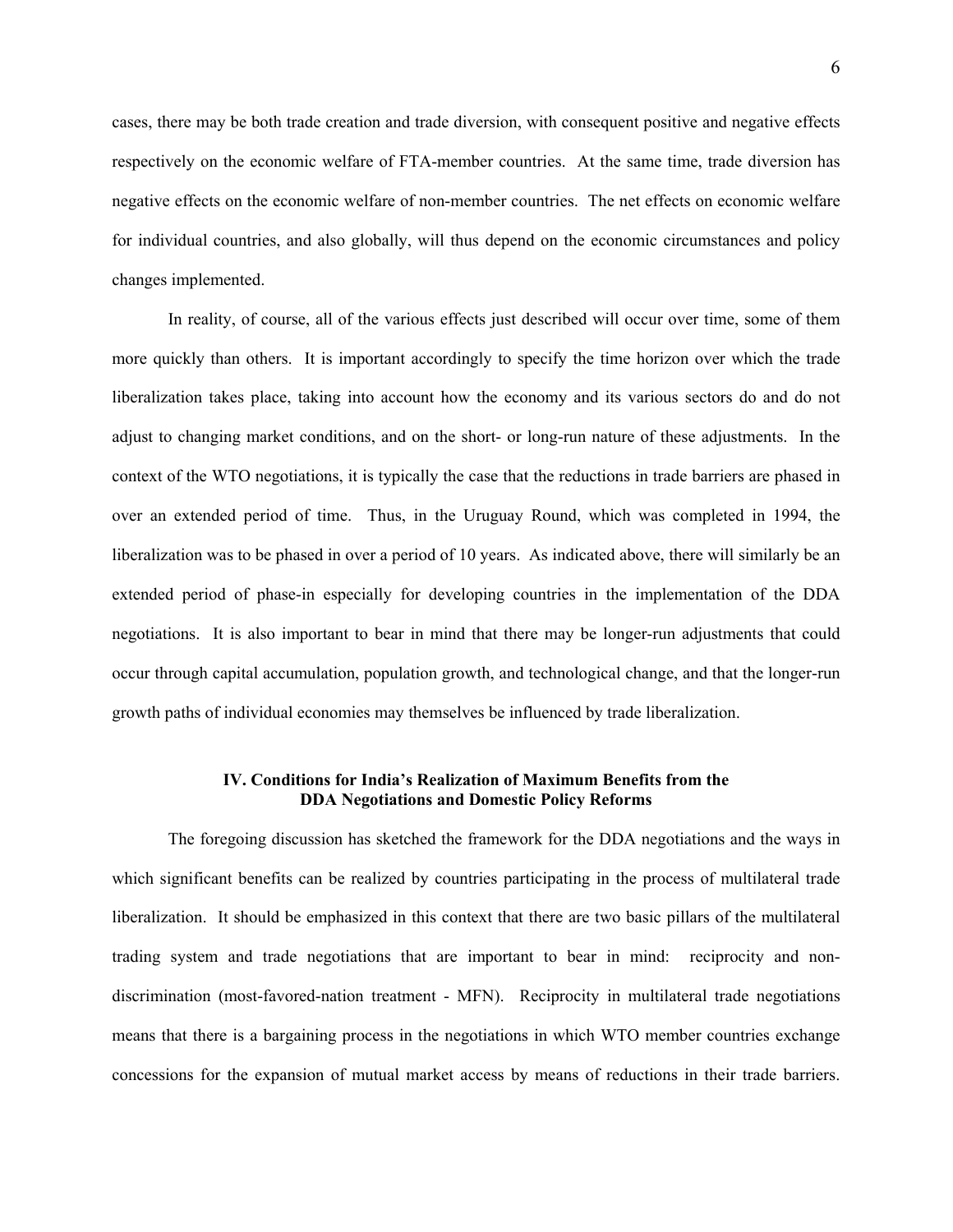Non-discrimination (MFN) means that all reductions in trade barriers made by WTO member countries are extended to all WTO members irrespective of whether they have made concessions. In this connection and with reference especially to India's involvement in the DDA negotiations, we have the benefit of the writings by such influential, U.S. academic economists as T.N. Srinivasan (2003, 2004) and Jagdish Bhagwati and Arvind Panagariya (2003) and World Bank/IMF staff members such as Aaditya Mattoo and Arvind Subramanian (2003), who remain in close touch with policy issues and developments in the Indian economy. We draw to a large extent on their various writings in our following discussion, as well as on Deardorff and Stern (2004).

In particular, Srinivasan (2003, pp. 1-2) notes from India's standpoint that:

"We should offer proposals of our own that further our interests rather than merely reacting to others. Offering little in exchange while asking a lot of others is a sure way of becoming a marginal player with negligible influence on the outcome of negotiations. Since unilaterally opening our markets to international competition is in our own interest regardless of whether our access to markets of others is enhanced, getting such enhanced access in return in negotiations is a bonus.

…The Doha negotiations offer us an opportunity to reach for our legitimate position in global trade and finance and to compete effectively in world markets. But to avail ourselves of this opportunity, we have to articulate a consistent position that would promote our interests on various items of the negotiating agenda."

The question then is how the policymakers view the country's interests in the negotiations. In order to realize the maximum potential gains from the negotiations, it is essential that the leading policymakers have the willpower to look across and beyond the interests of the different groups in society, to build domestic coalitions to support continued and greater openness of the economy, and to devise programs to assist sectors and workers and their families to adjust to the changes that may be engendered in the liberalization process. In this connection, Bhagwati and Panagariya (2003, p. 1) stress that:

"Our liberalization is in our own interests. How well we are able to exploit the markets of our partners depends not just on how open those markets are but also on how open our markets are. This is amply illustrated by our own success in the last decade under progressive opening of our markets. With the economic reforms taking root, our ability to benefit from increased openness at home and abroad is likely to be that much greater in the future."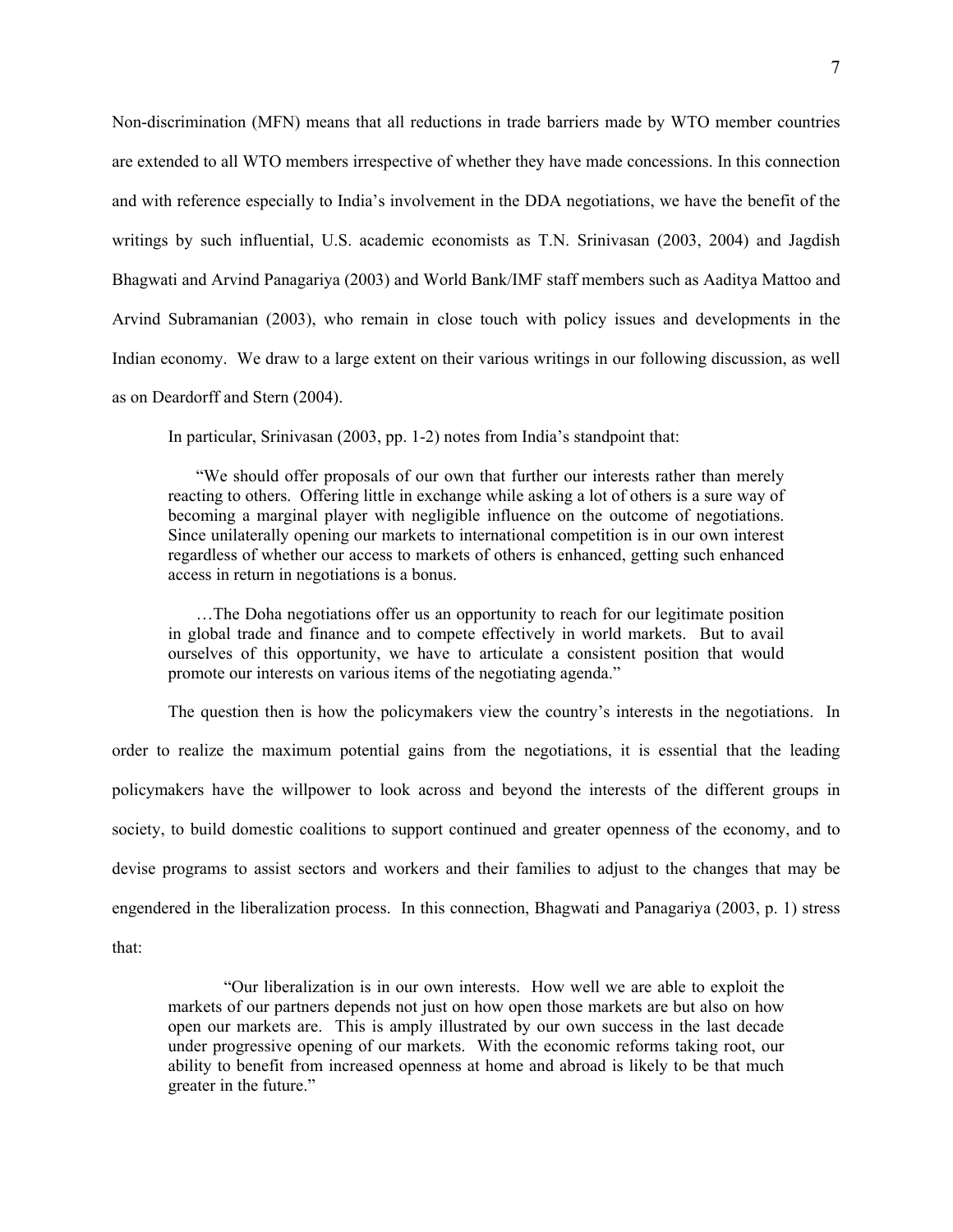In building support for a more pro-active role in the DDA negotiations, the policymakers need accordingly to document and publicize the domestic and external benefits that the Indian economy has already realized both from its unilateral policy reforms undertaken since 1991 and from the implementation of the Uruguay Round multilateral agreements in the past decade. This will necessitate the identification and measurement of the orders of magnitude of the sectors, geographic regions, and individuals and groups who have benefited from the domestic policy reforms and the multilateral trade liberalization. At the same time, it is essential that the policymakers be up front about identifying the sections of society that have done less well or perhaps have even been harmed by liberalization. In the course of gathering and disseminating this information, efforts can be made to establish coalitions representing the interests of the major beneficiaries of the liberalization in support of the DDA negotiations. It will also be essential to devise programs and policies to address problems of adjustment to the possibly adverse changes that may be experienced. Finally, estimates can be made of the economic effects on India and its major trading partners of the DDA negotiations. Presumably, it will be possible to show that the benefits stemming from pro-active participation in the DDA negotiations will be sufficiently large so that the "gainers can compensate the losers and the economy as a whole will be better off than would otherwise be the case."

So far, we have sought to develop in broad outline the rationale for India's pro-active participation in the DDA negotiations. In this connection, Mattoo and Subramanian (2003) stress the central importance of instituting and sustaining "good" domestic economic policies that will inject greater competition into the domestic economy together with judicious regulation to remedy market failures and achieve efficient realization of desired social objectives.<sup>[2](#page-9-0)</sup> The issue then is whether and how multilateral

 $\overline{a}$ 

<span id="page-9-0"></span> $2$  As noted in Lawrence and Chadha (2004, pp. 23-24): "The list of areas for Indian reform is long. It includes the need for additional trade and services liberalization, customs reform, measures to attract foreign investment, privatization and reform of public sector enterprises, adoption of competition and regulatory policies, liberalization of small-scale sector reservation policies, labor market reforms, reforms of policies for sick industries, reform of relations between the central and state governments, changes in the investment environment for power, telecommunication, and transportation, tax reform and agricultural sector reform. Aside from specific actions in each area, there is a need to improve government performance by reducing corruption, increasing transparency, and providing opportunities for judicial review."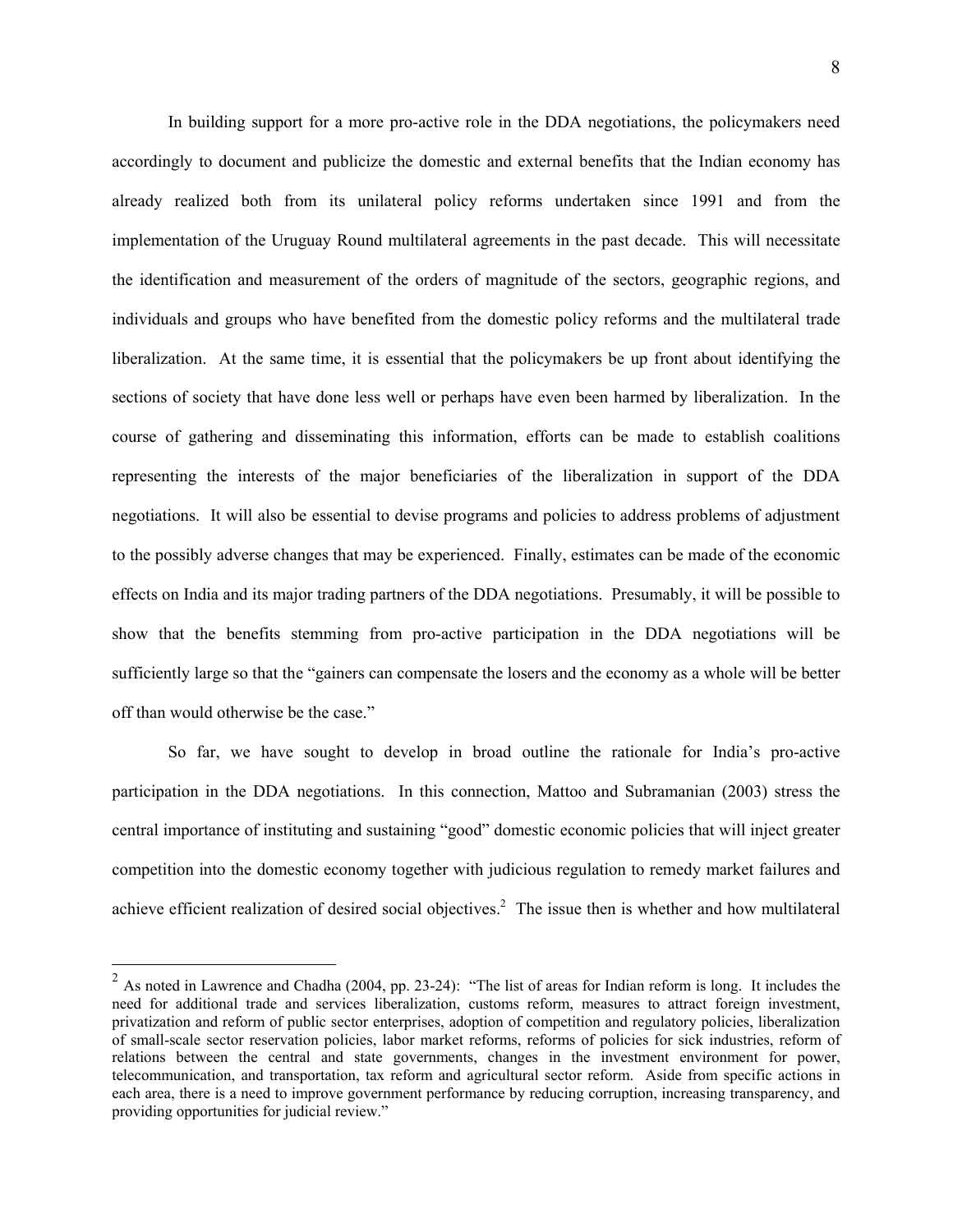engagement can be designed to contribute meaningfully to overall domestic policy reform. In this connection, Mattoo and Subramanian provide a number of arguments to bolster their position.

First, they argue that multilateral engagement can facilitate domestic reform if governments are able to demonstrate the payoffs resulting from increased access to foreign markets and thereby encourage the formation of countervailing interests to counteract groups that resist economic reform. By demonstrating the external payoffs from greater openness domestically, India can become a more credible bargainer in the multilateral negotiations and thereby be in a better position to induce its major trading partners to provide access to their own markets. Second, multilateral engagement can provide the basis for a commitment to good domestic policies. The point here is that external commitments may provide guarantees against the reversal of current policies and provide a credible promise of future reform. This may help to provide time for competitive conditions to become established and for firms to adjust to market changes and to neutralize vested interests in maintaining the status quo.

Third, by creating and securing greater foreign market access, multilateral engagement in the WTO framework can help to overcome the asymmetric power differences between stronger countries and less powerful countries. This can be achieved by means of resort to the rules-based WTO dispute settlement system that can be used to help protect the weaker party in cases of trade disputes. Finally, multilateral engagement is a means of fending off the distorting effects of preferential trading arrangements that may arise in the form of trade diversion as non-member countries face discrimination in the form of higher trade barriers compared to the members of preferential arrangements whose barriers are eliminated. That is, as mentioned above, one of the two basic pillars of multilateralism is nondiscrimination, which can serve to reinforce the conditions of competition for all countries and thereby provide the foundation for the realization of greater economic efficiency and global welfare.<sup>[3](#page-10-0)</sup>

 $\overline{a}$ 

<span id="page-10-0"></span>Lawrence and Chadha (2004) provide an extensive discussion in support of a bilateral free trade agreement between the United States and India that they argue could contribute to high-quality institutional reform of the Indian economy.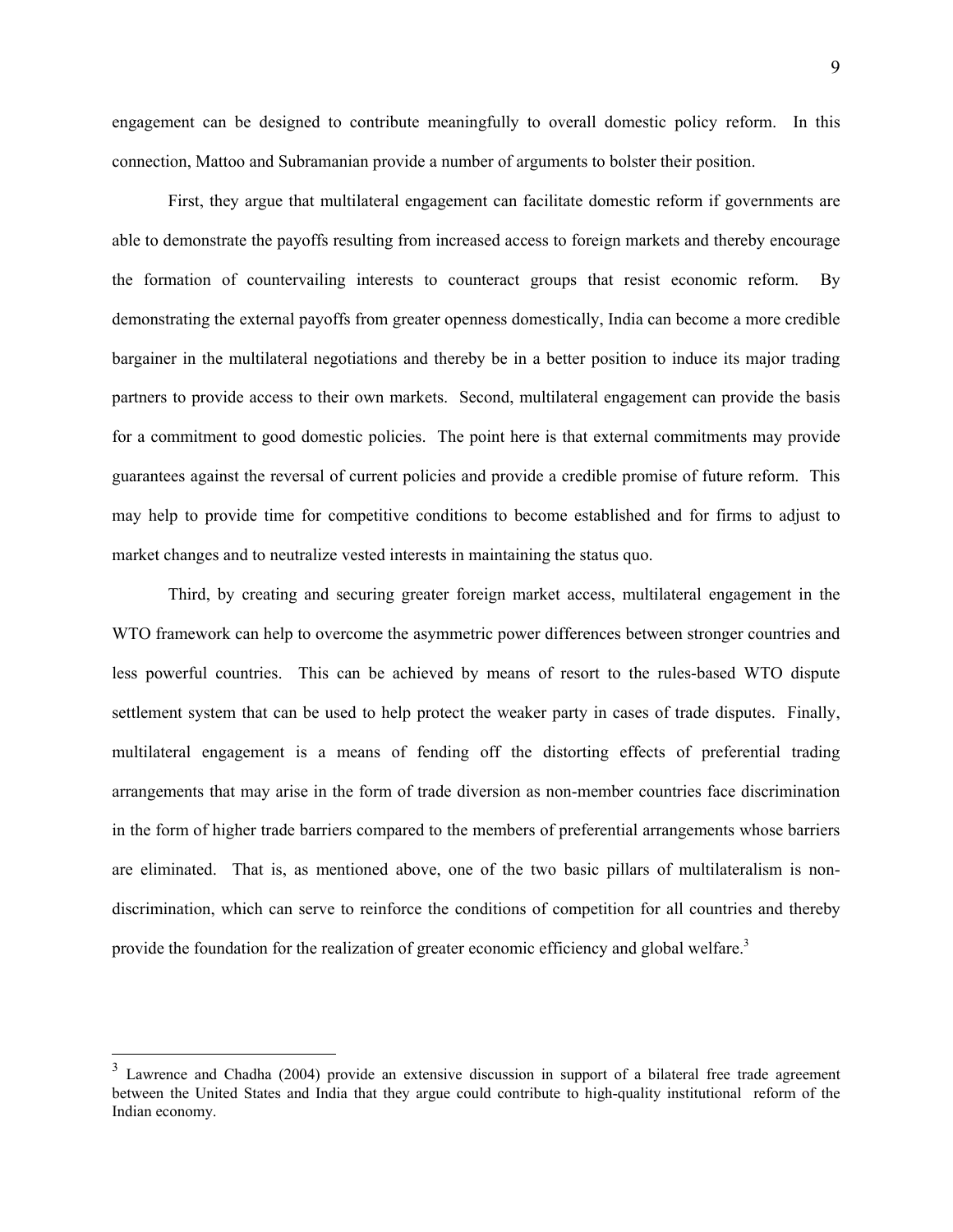#### **V. Recommendations for India's Negotiating Strategies in the DDA**

Having established the case to be made for India's pro-active participation in the DDA, we turn now to consider the particular strategies to be recommended for India to pursue its interests in the multilateral liberalization of agricultural products, manufactures, and services and for improvements in the WTO rules governing trade and related issues. Table 1 indicates India's effective (applied) rates of duty and bound rates for agriculture, mining, manufacturing, and the whole economy and by stage of processing. It is evident that India's tariff rates are relatively high and, as noted in Figure 1, rank among the highest in the world compared to other emerging-market/developing economies. There is considerable scope therefore for significant reductions in India's tariffs in the DDA negotiations.

#### **Agricultural Liberalization**

As noted in Table 1, India's average applied tariffs in agriculture are 33 percent while its average bound tariffs in the WTO are 94 percent. Thus, there is a significant wedge overall between the applied and bound rates, and, as shown in Table 2A, the wedge exceeds 50 percentage points in 556 out of the total 673 agricultural tariff lines With respect to domestic support, noted in Table 2B, India's total Aggregate Measure of Support (AMS) is negative and thus indicative of taxation of Indian agriculture. Mattoo and Subramanian (2003, p.340) note that Indian exporters do receive some direct and indirect export subsidies. They also note that, despite high bound tariff rates, India's production of such major crops as rice, wheat, pulses, and sugar were for the most part fully integrated with world markets, and that India has significant actual and potential comparative advantage in rice, sugar, dairy products, cotton, processed foods, and cereals. India therefore is in a position both to consider reductions in its tariff rates on agricultural imports and to seek greater foreign market access for its agricultural exports.

In devising its strategy for agricultural negotiations, it is important to acknowledge that Indian agriculture accounts for nearly one-fourth of GDP, and that more than one-half of India's total population is in the agricultural sector. In this light, Former Commerce Minister Arun Jaitley (2003) has reflected the political concerns involved: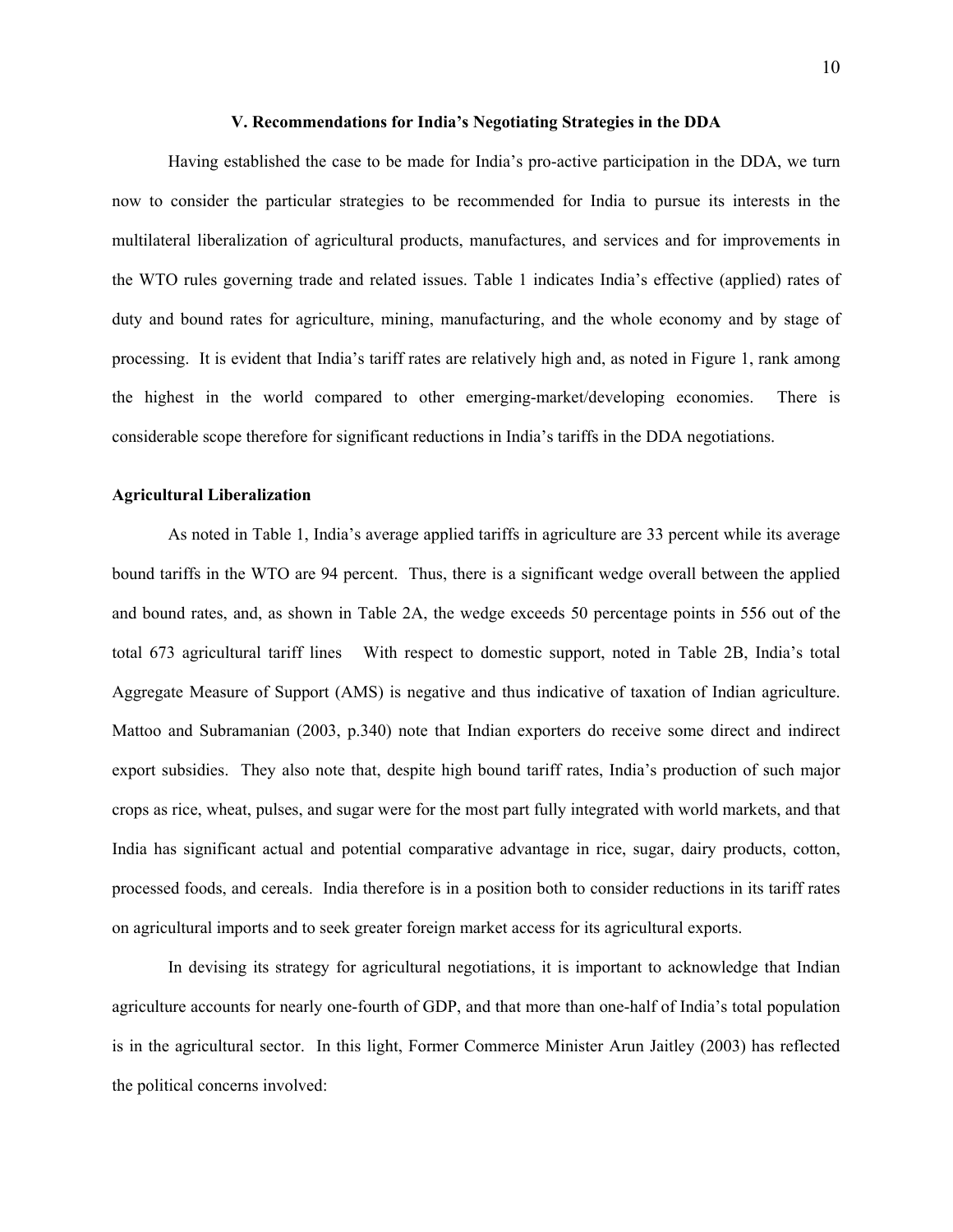"Some countries have been strongly pushing for greater market access for their products as far as agriculture is concerned. But under the present circumstances, with high levels of subsidies, with very high levels of our population in India involved in agriculture, if we open up our farmer to competition with highly-subsidised economies, perhaps we could even be pushing him to a situation, which could create acute social distress, let alone the economic consequences of the same.

And, therefore, when these negotiations are completed, we do hope – and this is one of the points that we've been trying to explain to our colleagues in the developed world – that an adequate understanding of India's position would be accommodated in terms of market access, which really results from the extent to which tariffs are to be reduced. And in identifying certain sensitive products as special products where an adequate amount of protection would have to be assured. Apart of course from creating a special safeguard mechanism whereby a surge of imports to our market could be checked. In terms of sheer volume, a surge in any one of the sensitive items can actually cause distress to…millions of farmers. These are the sensitivities that we have to keep in mind. We do not wish to stall the negotiations on agriculture, but we do hope adequate windows of exception for economies like India that are highly dependent on agriculture, are created."

In addressing these concerns, Srinivasan (2003) has noted that:

"The sustenance of our rural economy…should not be equated with keeping the current large share…of our labour force and rural households continuing to earn their living directly or indirectly from agriculture. That so large a proportion of our labour force is still employed in agriculture…is a telling indicator of the failure of our development strategy in enabling workers to move from agriculture to more productive employment elsewhere in the economy. …We should focus on increasing agricultural productivity, and, at the same time, generate productive employment opportunities in rural areas outside of agriculture. We should recognize that greater integration of our markets for agricultural inputs and outputs with world markets would provide greater incentives for productivity raising investment and innovation in agriculture. In sum, issues of food security, creation of a safety net for the poor, addressing risks and returns in farming of small and marginal farmers, and rural development are objectives that fall largely in the domain of domestic policy. Using trade policy would be far more costly and less effective in achieving them. Our negotiating partners can easily see through the tenuous connection between the objectives and trade policy.

…the adjustment problem in exposing our farmers to world prices is real and could be serious if the opening is sudden. By announcing the opening in advance and phasing it in over a reasonable time, it can be largely contained. Given the opportunity our diverse agriculture can be very competitive internationally and there is no need to fear competition."

As noted above, the framework for agricultural trade reform in the DDA negotiations calls for reductions in import tariffs, elimination of export subsidies, and reductions in domestic supports. In our judgment, India has much to gain by pro-active engagement in the agricultural negotiations by means of bargaining with the major industrialized countries with emphasis especially on the reduction of import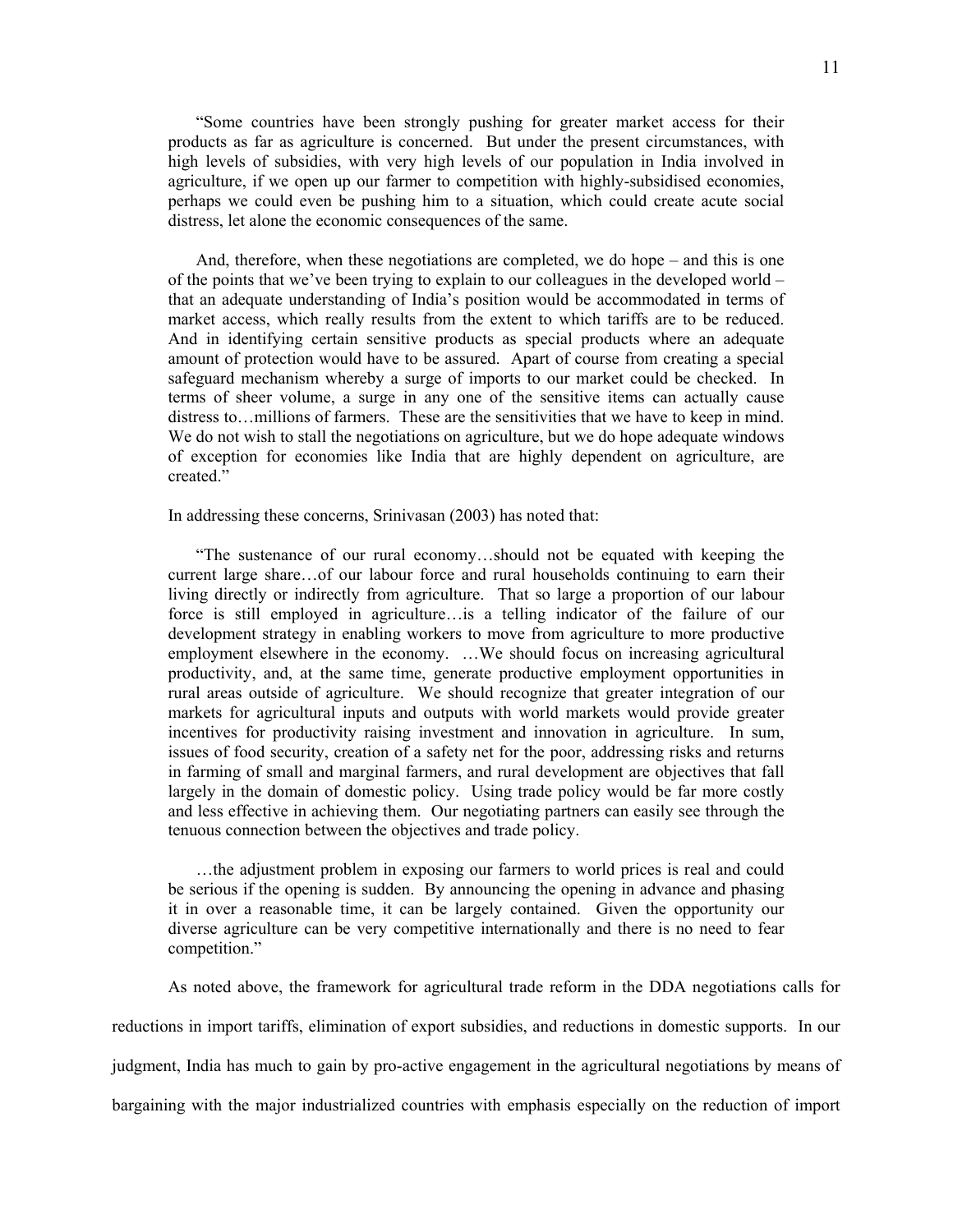barriers to expand the market access for India's agricultural exports and on reductions in domestic agricultural supports. India should be prepared to offer reciprocal concessions to bind its applied agricultural import tariffs and to reduce these applied tariffs over an extended period of time. To achieve effective results from the agricultural negotiations, India could also consider allying with members of the Cairns Group and the Group of 21 that have much to gain from agricultural liberalization.

#### **Manufactured Products Liberalization**

As already indicated, India's tariffs are among the highest of the world's major trading countries. Mattoo and Subramanian (2003, pp. 336-38) argue in this connection that it is clearly in India's interest actively to seek reductions in tariffs on manufactured products. First, while India's manufactures tariffs are high and may be difficult politically to reduce, India's concessions in the DDA negotiations could provide useful bargaining leverage. Second, given the large wedge between India's applied and bound tariffs noted in Table 1, this could lead to uncertainty and unpredictability about India's trade policy on the part of investors. Reducing bound levels of tariffs could thus improve India's investment climate. Third, reductions in tariffs in the major industrialized country markets, especially in labor-intensive manufactures such as textiles and clothing, leather products and footwear, etc., will directly benefit Indian export industries. Finally, there is evidence that India has been affected adversely by the trade diversion resulting from the North American Free Trade Agreement (NAFTA) and other preferential trading arrangements. The most effective way to ameliorate and possibly completely to eliminate the trade diversion effects of the preferential arrangements is to negotiate MFN tariff reductions in the DDA negotiations.

#### **Services Liberalization**

Mattoo and Subramanian (2003, p. 346) note that India's services commitments in the Uruguay Round negotiations completed in 1993-94 were rather limited. As they state:

"The government will need to decide whether to offset to bind the current regime and, more important, whether to liberalize further either unilaterally or as part of the Doha negotiations. The challenge is to ensure that these decisions reflect good economic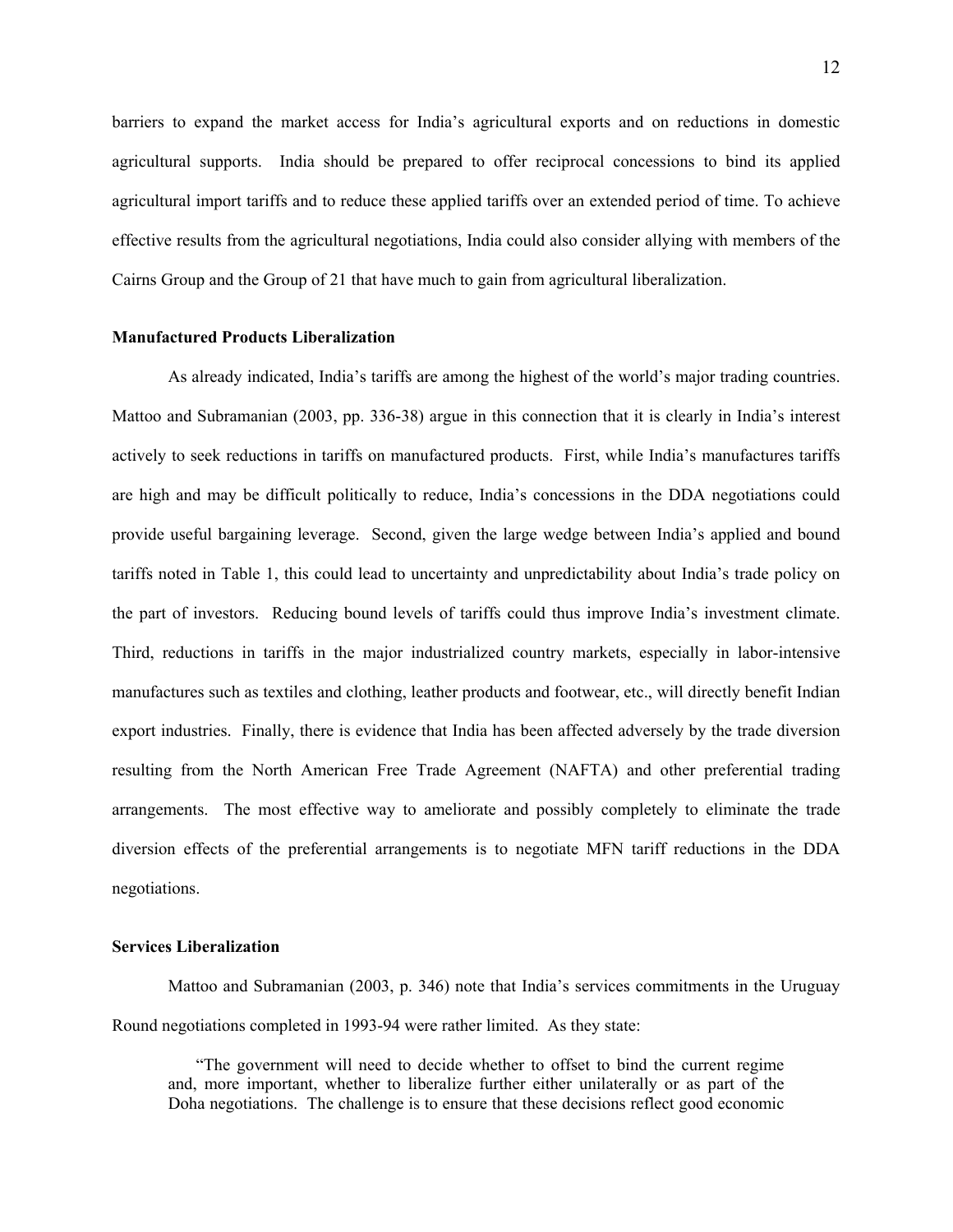policy rather than the dictates of political economy or negotiating pressures. It is useful, therefore, to recall what we have learned about services liberalization:

- There are substantial gains both from successful domestic liberalization, especially in key infrastructure services like telecommunications, transport, and financial services, and from improved access to foreign markets.
- Successful domestic liberalization requires:
	- o Emphasis on competition more than a change of ownership
	- o Credibility of policy and liberalization programs
	- o Domestic regulations to remedy market failure and pursue legitimate social goals efficiently
- Effective market access requires:
	- o Elimination of explicit restrictions
	- o Disciplines on implicit regulatory barriers"

In recent years, Mattoo and Subramanian cite some significant changes in services policy, including telecommunications, maritime transport services, and to some extent in banking and insurance services. As the result of these changes, they stress that India may now be in a good position in the services negotiations to address foreign services barriers. This is especially the case with regard to the temporary movement of natural persons, given that India is so well endowed with labor with many different skill levels. There are also concerns about the protectionist backlash of outsourcing especially in the U.S. economy that may need to be addressed from India's standpoint in the DDA negotiations.

### **WTO Rules Governing Trade and Related Issues**

#### *Anti-Dumping*

 As noted in Table 3, India has the distinction of initiating 206 anti-dumping actions in 1999-2002. This compares to 192 actions initiated by the United States and 134 by the European Union. It is well known that the only major justification for anti-dumping measures is in cases of "predatory" dumping in which an exporter intends to drive competitors permanently out of the market so as to secure monopoly advantage and the ability subsequently to raise price. As Srinivasan (2003) and Mattoo and Subramanian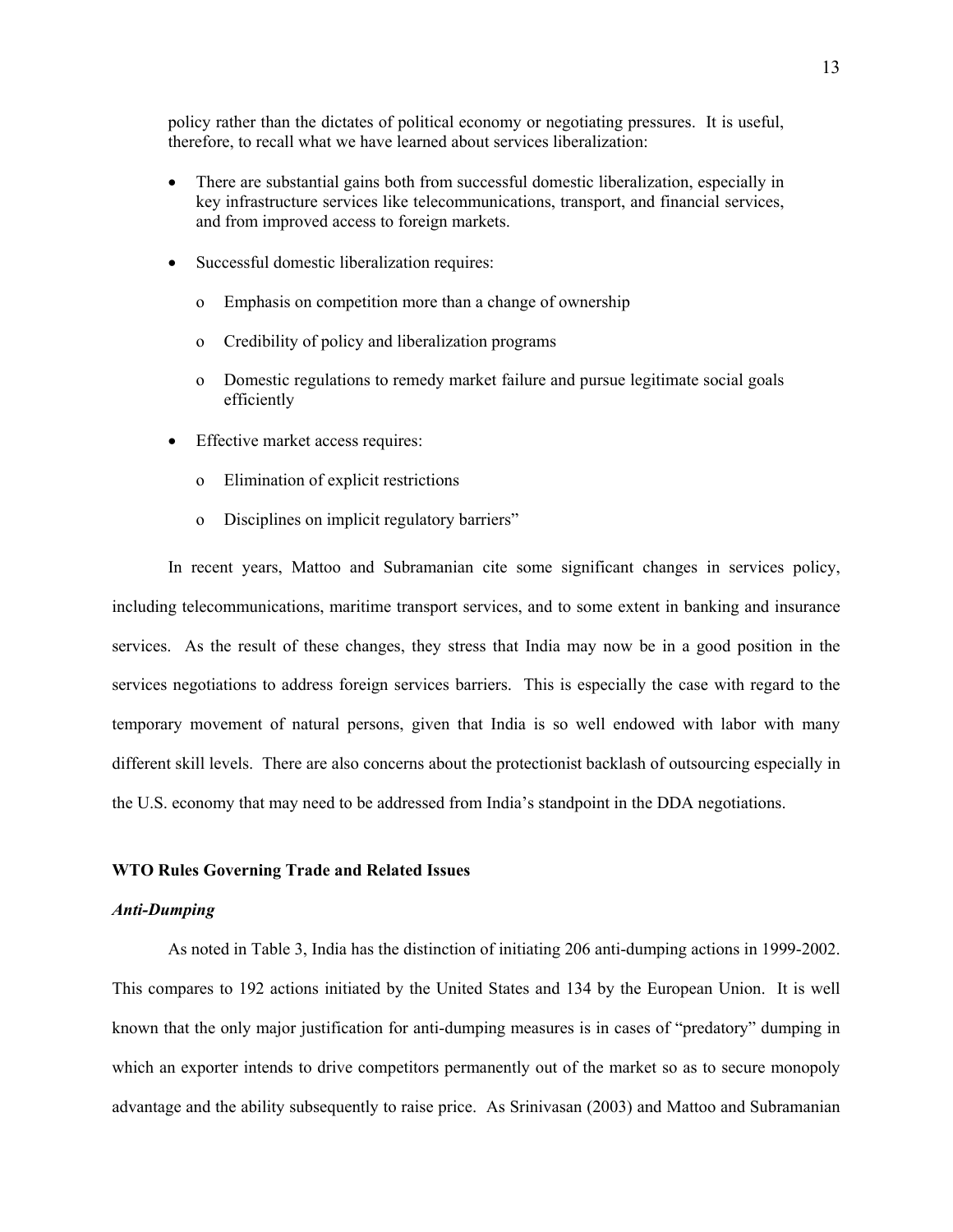(2003, p. 345) note, the occurrence of predatory pricing is unlikely because it may not be possible to keep other rivals from entering the market. It is also the case that India has been singled out as the object of anti-dumping actions. As noted in Table 4, India had the largest impact of anti-dumping actions per dollar of exports. Given that anti-dumping actions are taken almost always on protectionist grounds, the issue is what alternatives there may be to these actions. Most economists would recommend using competition laws on predation, but it is unlikely that this option is feasible because competition laws are presently not part of the WTO rules and have been set aside as far as the DDA negotiations are concerned. Under the circumstances, the best that might be done is for India to join with like-minded countries in the DDA negotiations and urge that anti-dumping be removed as an instrument of trade policy. In its place, safeguard measures could be used to deal with problems posed by surges in imports. Safeguard measures are covered under Article XIX of the GATT, and, as Srinivasan (2003) notes, they would be much less damaging than anti-dumping measures.

#### *Preferential Trading Arrangements*

 It is well known that there has been a plethora of preferential trading agreements (PTAs) negotiated especially in the past decade. The WTO has reported (www.wto.org) that, by its definition, there were 250 preferential agreements that had been notified, and that the number could rise to 300 by the end of 2005. The number may thus have roughly trebled since the WTO was first established in 1995. Until recently, India had confined its PTA activities mainly to South Asia, but it has now signed and is actively pursuing bilateral free trade agreements (FTAs) with a number of countries in Southeast Asia. As noted above, there is some evidence that Indian exports have been unfavorably impacted by the NAFTA and by the arrangements negotiated by the EU. There could be some benefits for India from FTAs with countries in Southeast Asia, but these benefits are likely to be relatively small.

To date, India has not become involved in FTAs with any of the major industrialized countries. It is noteworthy though that Lawrence and Chadha (2004) have set forth a detailed case for India and the United States to establish a bilateral FTA. They argue in particular that this would provide an impetus for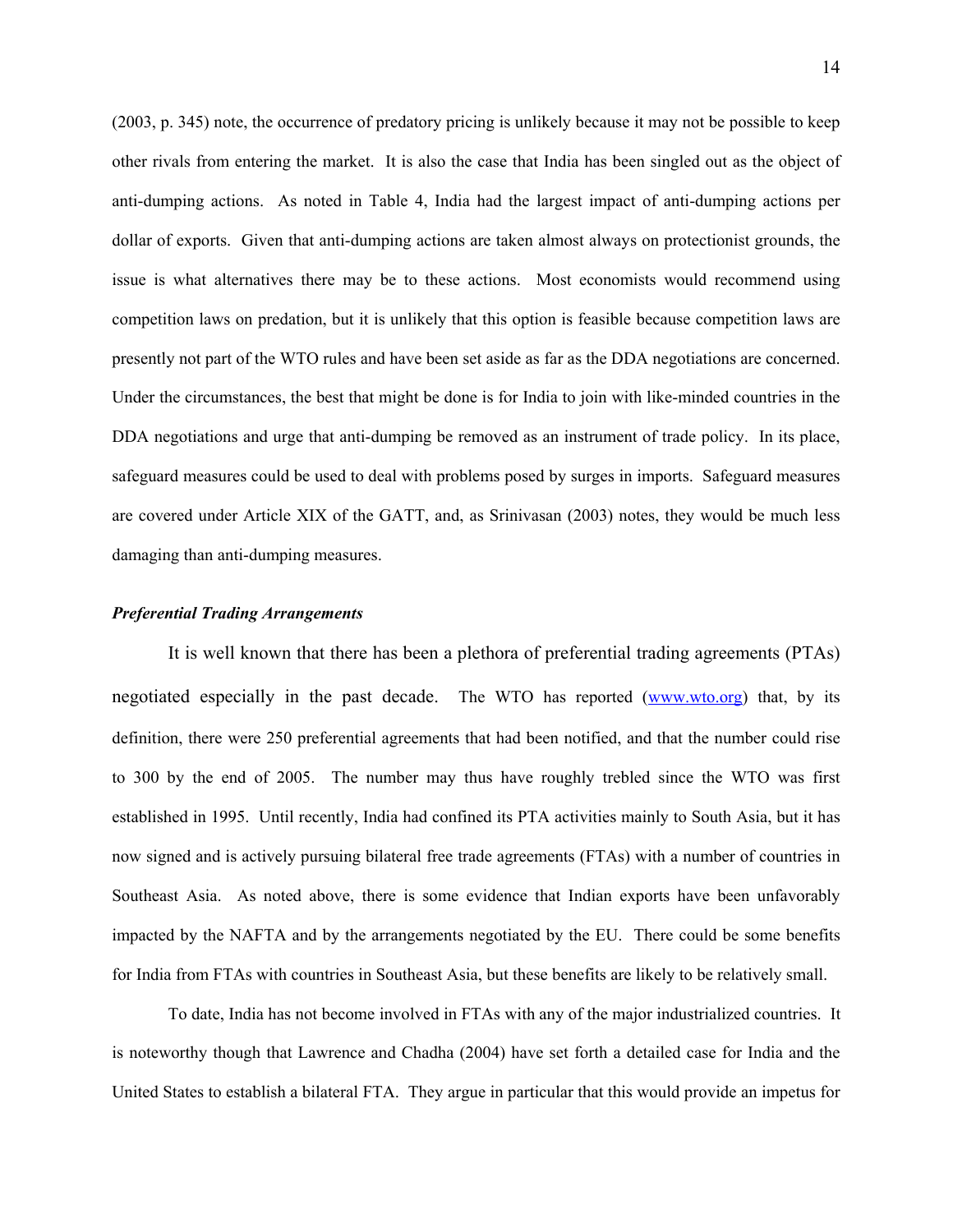domestic policy reform in India, and, based on some computable general equilibrium (CGE) modeling, a U.S.-India FTA might yield welfare gains for India that are comparable to what might be expected to result from the DDA multilateral negotiations. In our view, there are important drawbacks to a U.S.-India FTA. That is, it is unlikely that agricultural reforms can be dealt with effectively on a bilateral basis. The DDA multilateral negotiations on agricultural liberalization can be expected to offer greater potential benefits for India. Also, a U.S. bilateral FTA would be very intrusive in requiring that India adapt its domestic policies on matters like government procurement, intellectual property rights, investment, competition policy, and possibly social measures covering labor standards and the environment to conform to U.S. institutions and regulatory principles and practices.

Accordingly, as Srinivasan (2003) and Bhagwati and Panagariya (2003) argue, it would be in India's interest to push for making the existing PTAs open-ended by allowing expanded membership on an MFN basis and by "killing preferences at source" by vigorous pursuit of the multilateral reduction and removal of existing barriers to trade in agricultural products, manufactures, and services.

# *TRIPS*

In the run-up to the WTO Ministerial Meeting in Cancún in September 2003, there was a prolonged controversy related to the public health provisions of the TRIPS Agreement in order to provide medicines to poor countries to deal with HIV/AIDS, tuberculosis, malaria, and other epidemics. It was finally agreed that pharmaceutical firms in countries like India that are able to produce good-quality and low-cost generic drugs could export these drugs to certifiably poor countries unable to produce the drugs themselves. While this was a laudable relaxation of the TRIPS Agreement, Srinivasan (2003) argues there are some larger and fundamental issues that need to be addressed. He notes that:

 "…unlike commodity or service trade in which both exporter and importer benefit, TRIPS in effect would result in transfer to patent holders in a handful of rich countries from…purchasers from a large number of poor countries. The potential benefit, if any, accruing to innovators in poor countries from stronger IP protection is largely uncertain in the distant future.

 The most unsatisfactory aspect of TRIPS was that it was thrust, largely by the US, on the developing countries in the Uruguay Round in return for the phasing out of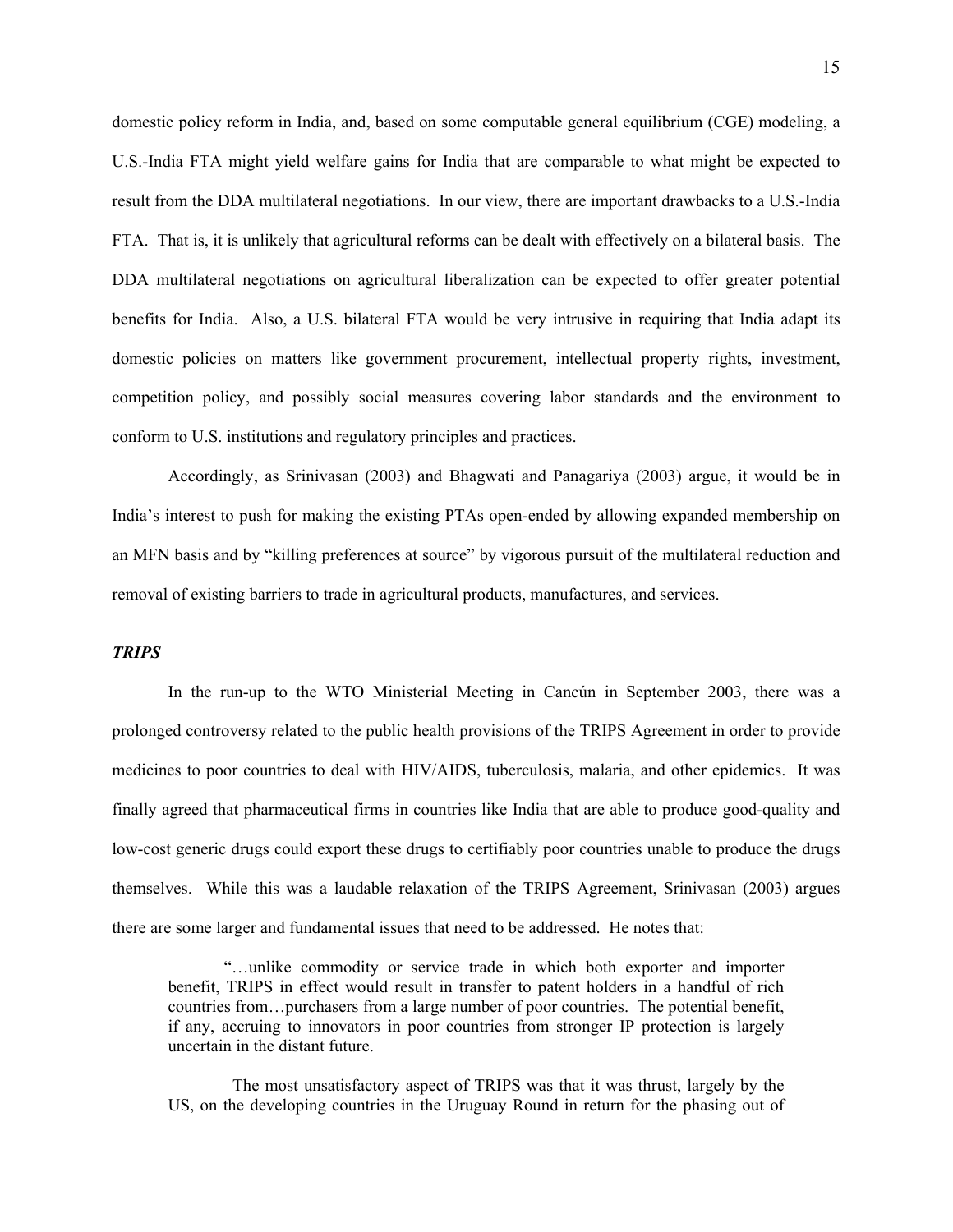the Multifibre Arrangement and agricultural trade liberalization. Apart from the fact that the latter was illusory and the former was back loaded with most of the benefits to developing countries coming after 2005, no convincing case was made for mandating a uniform patent life regardless of whether it was for a process or product innovation, and whether the product was a lifesaving drug or a new nail clipper! Most egregiously, the overwhelming empirical evidence that the link between the monopoly rights granted through patents and incentive to innovate was weak at best and varied between industries, was completely ignored. Even where there was an apparent link, such as in pharmaceuticals, grant of patents has not been shown to be the most cost-effective policy of promoting innovation. In short, the developing countries got a very raw deal when they accepted TRIPS. Taking TRIPS out of the WTO is politically impossible. However, India can once again claim moral high ground by pointing out the lack of a strong economic argument for patent protection and its enforcement through TRIPS."

 In addition to the foregoing, Mattoo and Subramanian (2003, p 342) suggest that India might consider changing its IP legislation so as to permit retaliation by withdrawing IP protection in cases in which partner countries do not comply with commitments affecting the market access of Indian exports. They also recommend that India should design its domestic competition law so as to use compulsory licensing to address anti-competitive practices involving IP protection. Finally, they recommended that India should actively pursue its national interests with regard to proprietary protection of its genetic resources, indigenous knowledge, and geographic indications.

# *Trade Facilitation*

 It is widely agreed that many countries, including India, have customs and related arrangements that can be very costly and thus inhibit trade. As noted above, trade facilitation has been included as part of the framework for the DDA negotiations. It is certainly in India's interest to institute reforms that will cut red tape and eliminate unnecessary formalities at the border and to promote anti-corruption efforts.

### *Other Issues*

 Prior to the September 2003 Cancún Meeting, the EU especially was actively promoting inclusion of the so-called Singapore issues as part of the DDA multilateral negotiations. These issues involved competition policy, investment, government procurement, and trade facilitation. But because of widespread opposition generally from developing countries, including India, at Cancún, it was decided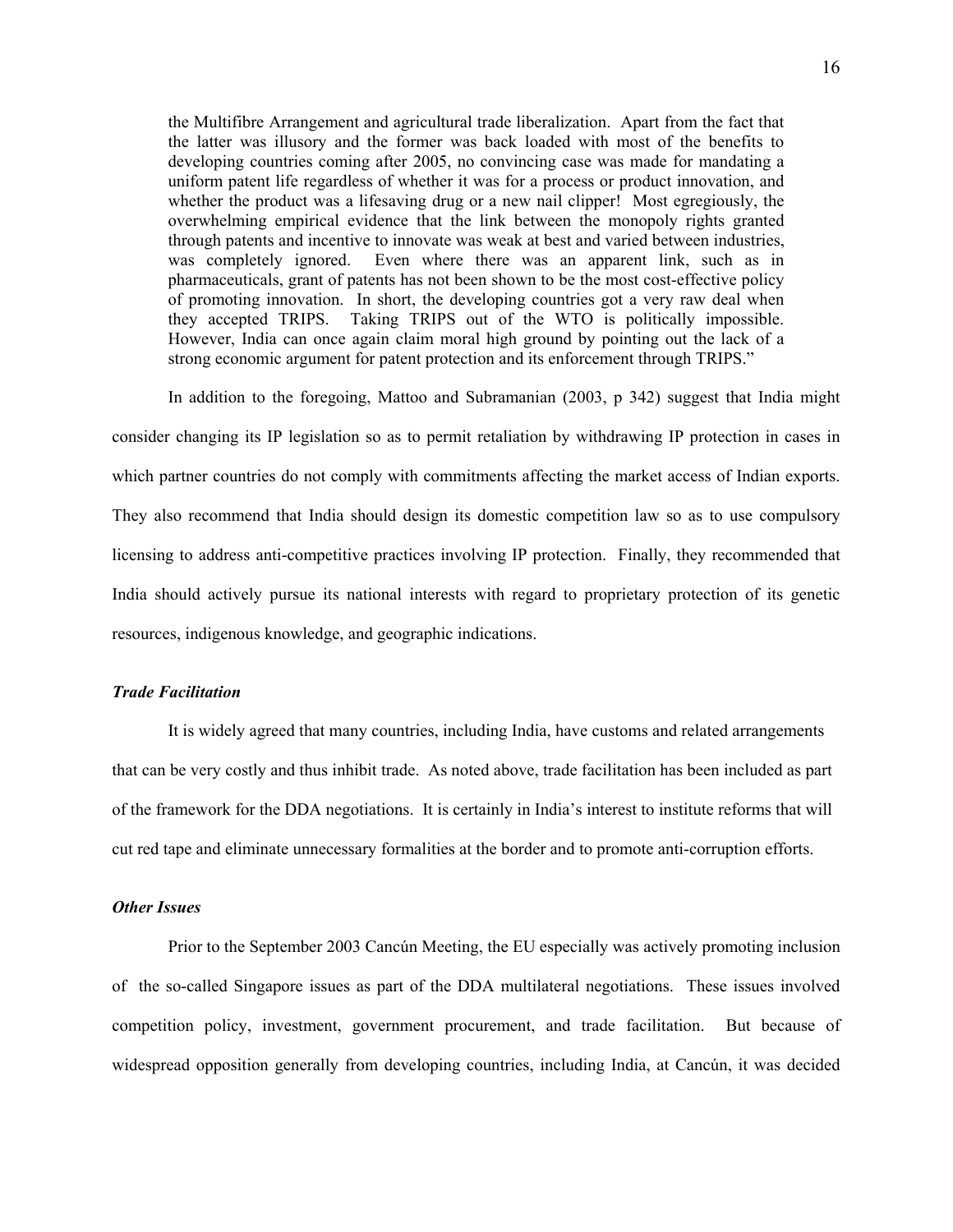subsequently to drop the first three of the Singapore issues. Thus, only trade facilitation was incorporated into the framework for the DDA negotiations.

In our judgment, we concur with the decision to put the other Singapore issues on hold, since there is so much else that needs to be done to bring about trade liberalization. This is not to say, however, that issues of competition policy, investment, and government procurement are unimportant for India. Rather, as pointed out by Bhattarcharjea (2003), Das (2003), and Srivastava (2003), India may have much to gain by instituting measures to deal with these issues as part of its domestic policy reforms and in the context of the WTO rules and agreements.

We should also note that issues of labor and environmental standards have been excluded from the DDA negotiating framework. Here again, these are issues that can be addressed as parts of India's domestic reform agenda. But, in our view, India should hold fast in keeping these issues outside the boundaries of the WTO rules and procedures.

#### **VI. Conclusion and a Vision for India**

In this paper, we began by summarizing the framework that has been agreed upon as the basis for the DDA negotiations. We then discussed briefly the design and mission of the WTO and the economic effects of multilateral trade liberalization. Thereafter, we discussed the conditions for India's realization of the maximum benefits from the DDA negotiations and the implications for broader Indian domestic policy reforms. Finally, we set out our recommendations for India's pro-active involvement and negotiating strategies in the DDA negotiations for multilateral trade liberalization in agricultural products, manufactures, and services, and for improvements in WTO rules governing trade and related issues.

Now that the DDA negotiations are underway, the question is how the recently elected Congress Party leadership and membership of the governing coalition of political parties will decide to pursue India's interests in the negotiations. In this connection, Srinivasan (2004) has reviewed the Common Minimum Programme (CMP) agreed to by the 14 Constituents of the United Progressive Alliance (UPA)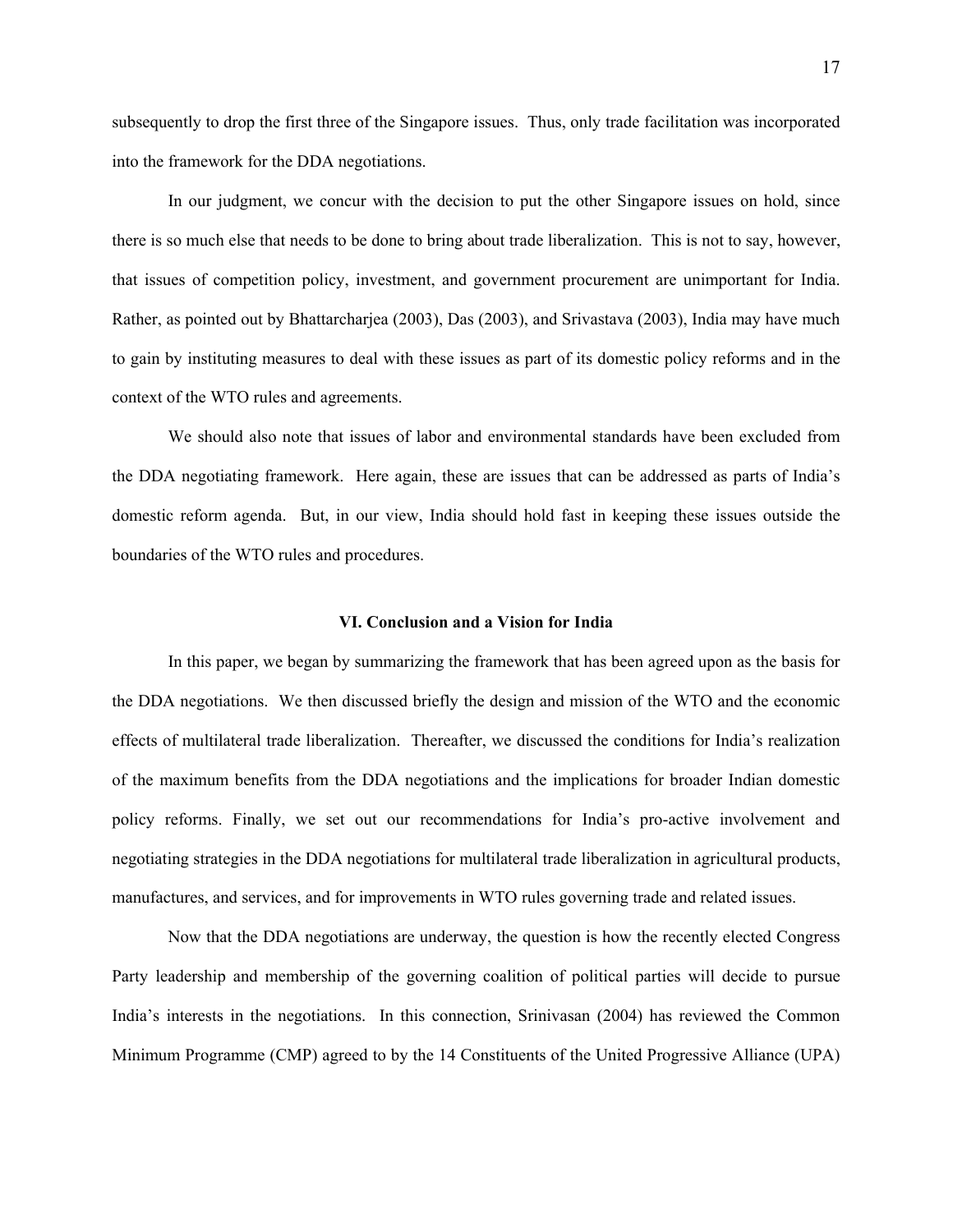that formed the newly elected government. He notes (pp. 3-4) that the CMP has "a strong secular and populist flavor" that is reflected in the following governing principles of the UPA government:

- "To preserve, protect and promote social harmony and to enforce the law without fear or favour to deal with all obscurantist and fundamentalist elements who seek to disturb social amity and peace.
- To ensure that the economy grows at least 7-8% per year in a sustained manner over a decade or more and in a manner that generates employment so that each family is assured of a safe and viable livelihood.
- To enhance the welfare and well being of farmers, farm labour and workers, particularly those in the unorganized sector, and assure a secure future for their families in every respect..
- To fully empower women politically, educationally, economically and legally.
- To provide for full equality of opportunity, particularly in education and employment for Scheduled Castes, Scheduled Tribes, OBCs and religious minorities.
- To unleash the creative energies of our entrepreneurs, businessmen, scientists, engineers and all other professionals and productive forces of society."

There is a "solemn pledge of the UPA government to provide a government that is free of corruption, transparent, accountable and responsive at all times." There is a commitment to the continuance of economic reforms that "…will be oriented to spreading and deepening rural prosperity and to bringing about a visible and tangible difference in the quality of life of ordinary citizens."

Given the orientation of the UPA governing principles, Srinivasan notes (pp. 6-7) that:

"Other than pointing out the need for tripling the current level of FDI, and promising to protect national interest, particularly of farmers in all WTO negotiations and to use the flexibility in existing WTO agreements to protect Indian agriculture and industry fully, and to a play a proactive role in strengthening the solidarity of developing countries in the shape of G-20 in the CMP does not have much to say on external trade and investment issues."

Srinivasan concludes (pp. 19-20) that:

"The protectionist language of the CMP unfortunately is suggestive, *not* of India playing a proactive and aggressive role in resuming the Doha Round for reducing trade barriers everywhere, but of a return to its traditional defensive stance. This stance was futile in the past and would be in the future."

We can only hope that Srinivasan's conclusion is overly pessimistic, and that as the DDA

negotiations unfold, the coalition government will recognize what India has to gain from the negotiations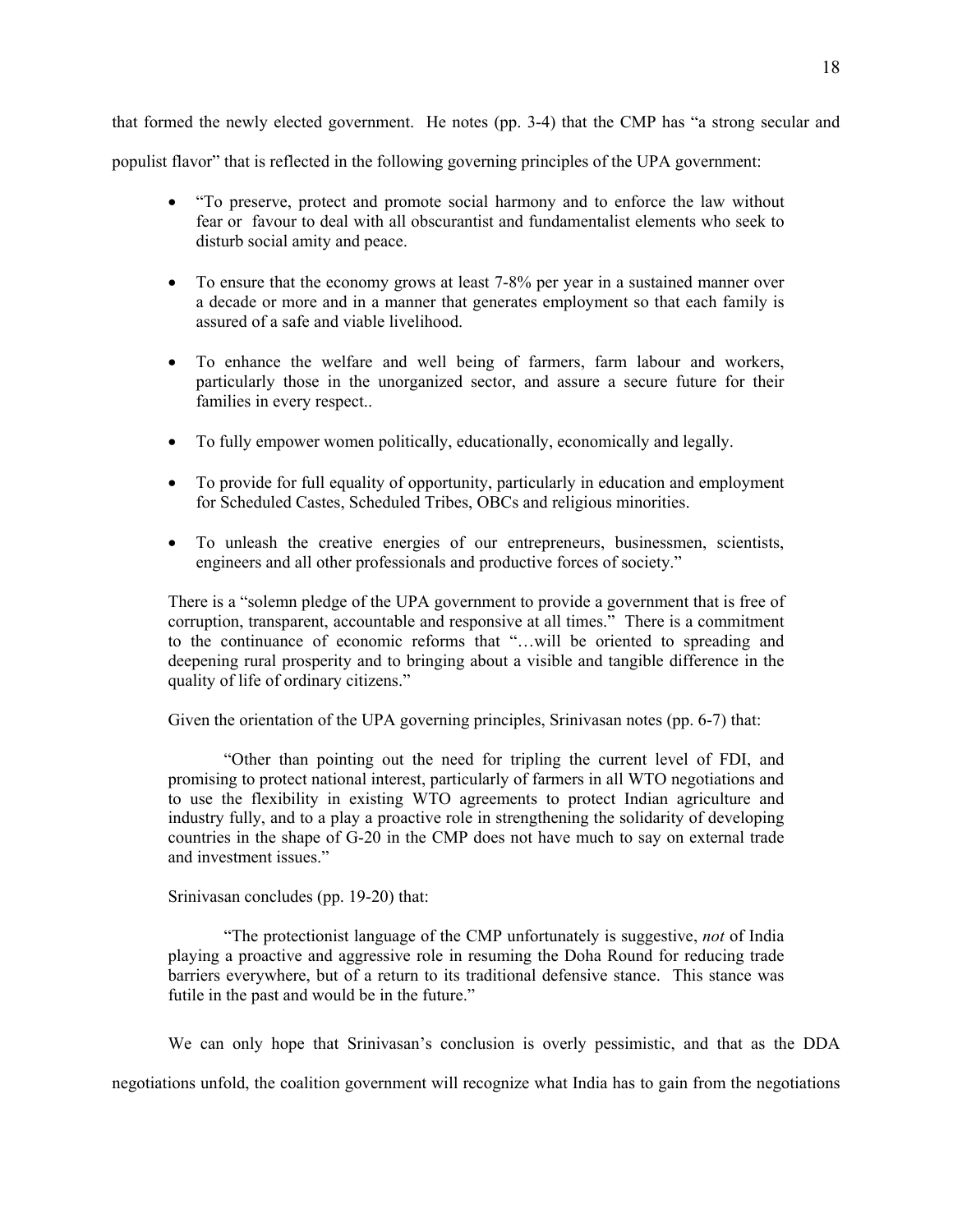and can then implement the appropriate steps to pursue its interests in a forceful and proactive manner. Indeed, it seems fitting for us to conclude by citing the vision that Srinivasan has expressed (2003, pp. 3- 4) of "India's Legitimate Position in the Global Economic System:

"Undoubtedly, our greatest achievement since independence is that India continues to be a thriving democracy. We are the second most populous country and the largest democracy in the world. India was ranked by the World Bank as 162<sup>nd</sup> in terms of per capita gross national income (GNI) in 2001, and  $12<sup>th</sup>$  in terms of absolute GNI; the corresponding ranks for China were  $123<sup>rd</sup>$  and  $6<sup>th</sup>$ , respectively. In world merchandise trade, we were the world's  $30<sup>th</sup>$  largest exporter in 2002 with a share of 0.8%, having only slightly improved our position of  $32<sup>nd</sup>$  largest trade in 1994 with a share of 0.6%. On the other hand, China significantly improved its position from being the 11<sup>th</sup> largest trader with a share of  $2.9\%$  in 1994 to the  $5<sup>th</sup>$  with a share of  $5.1\%$ . Although it is not possible to set a specific number as our legitimate share of world trade, there is no doubt our share is not commensurate with our being the  $12<sup>th</sup>$  largest economy in the world. More importantly, we should aspire to be seen by the rest of the world as an economy from which they can buy a range of quality products at attractive prices, and to which they can sell their products in a stable market and policy environment with virtually no barriers. We should also be seen as an attractive destination for investment as well as a source for investment finance. The rupee should become a stable 'hard' currency which the rest of the world would gladly hold as part of their foreign exchange reserves. We should be playing a major role in the decision making organs of the WTO, World Bank and the IMF. In short, we have the potential to be, and should have the aspiration to become, one of the major global economic powers. On the other hand, a slow progress towards realizing our potential and, worse still, failure to realize it, would put paid our dreams of becoming a major world power and a permanent member of the United Nations Security Council. The world will then say of us…that 'India is an economy with great potential and is likely to remain so!"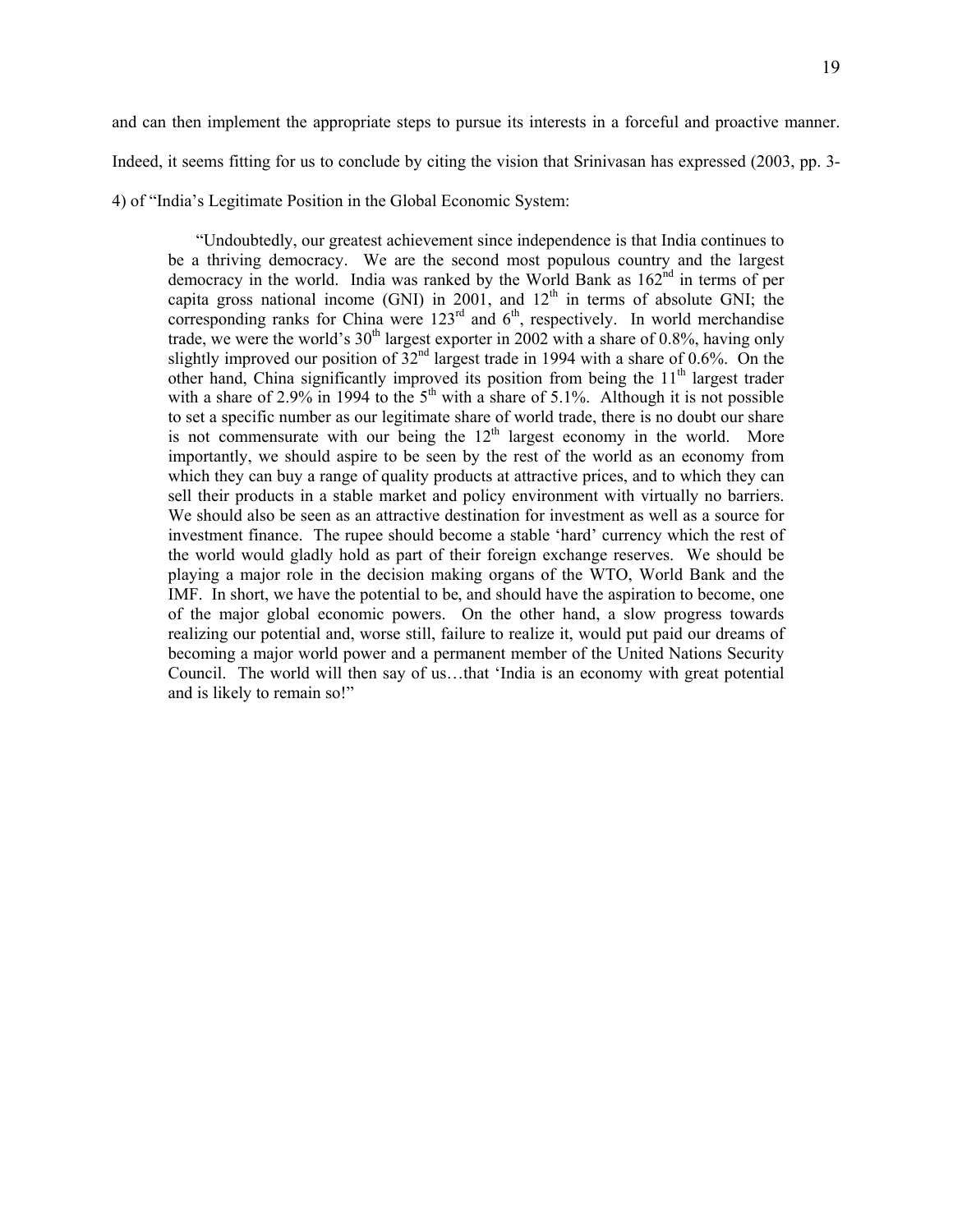#### **References**

- Bhagwati, Jagdish and Arvind Panagariya. 2003. "Defensive play simply won't work," *Economic Times*  (August 29).
- Bhattarcharjea, Aditya. 2003. "Trade, Investment, and Competition Policy," in Aaditya Mattoo and Robert M. Stern (eds.), *India and the WTO.* Washington, D.C.: Oxford University Press in Collaboration with the World Bank.
- Das, Satya P. 2003. "An Indian Perspective on WTO Rules on Foreign Direct Investment," in Aaditya Mattoo and Robert M. Stern (eds.), *India and the WTO*. Washington, D.C.: Oxford University Press in Collaboration with the World Bank.
- Deardorff, Alan V. and Robert M. Stern. 2004. "Enhancing the Benefits for India and Other Developing Countries in the Doha Development Agenda Negotiations," presented at the conference, "The WTO and India: Issues and Negotiating Strategies," Cotton College, Guwahati (Assam), August 11-12.
- Gulati, Ashok. 1999. "Agriculture and the New Trade Agenda in the WTO 2000 Negotiations: Interests and Options for India," New Delhi, Institute for Economic Growth, processed.
- Jaitley, Arun. 2003. "Will we step out and drive at Cancun?" *Economic Times* (August 29).
- Mattoo, Aaditya and Arvind Subramanian. 2003, "India and the Multilateral Trading System Post-Doha: Defensive or Proactive?" in Aaditya Mattoo and Robert M. Stern (eds.), *India and the WTO*. Washington, D.C.: Oxford University Press in cooperation with the World Bank.
- Office of the United States Trade Representative. 2004. "Trade Facts. Charting a Course to Prosperity: WTO Agrees on Detailed Plan to Open Markets, Expand Trade," [www.ustr.gov](http://www.ustr.gov/) (July 31).
- Panagariya, Arvind. 2002. "India at Doha: Retrospect and Prospect," *Economic and Political Weekly*, (January 26).
- Srinivasan, T.N. 2003. "India in the Doha Round," *Financial Express* (September 4).
- Srinivasan, T.N. 2004. "Indian Economy, Economic Reforms and Change in Government," presented at CREDPR Annual Conference on the Indian Economy, Stanford, CA (June 1).
- Srivastava, Vivek. 2003. "India's Accession to the Government Procurement Agreement: Identifying Costs and Benefits," in Aaditya Mattoo and Robert M. Stern (eds.), *India and the WTO.*  Washington, D.C.: Oxford University Press in Collaboration with the World Bank.

World Trade Organization. 2004. "The World Trade Organization in Brief," [www.wto.org](http://www.wto.org/).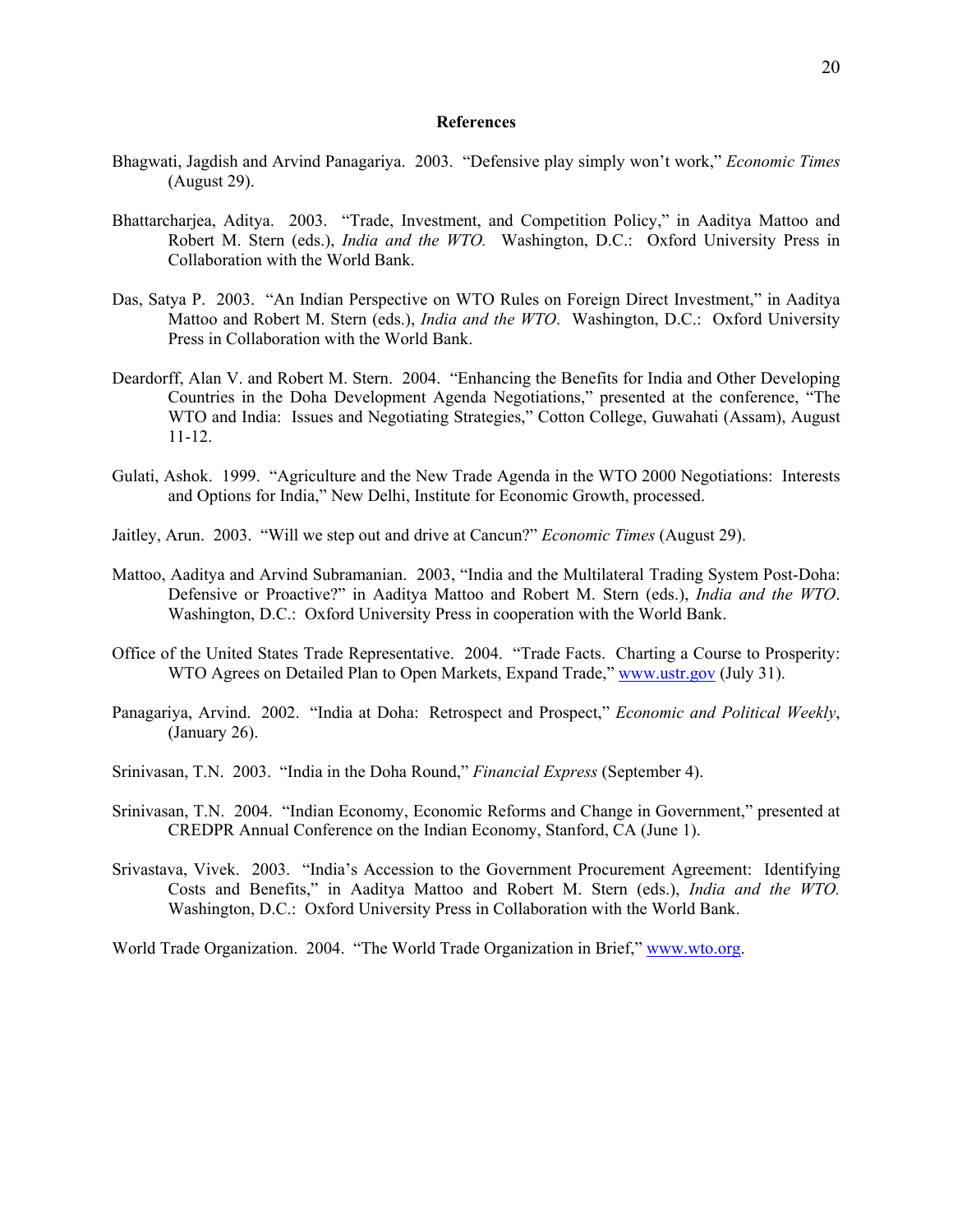|                                              | Effective<br>rate of<br>$duty^a$<br>1993/94 | Effective<br>rate of<br>$d$ uty <sup>b</sup><br>1997/98 | Effective<br>rate of duty<br>2001/02 | Bound rate<br>of duty <sup>c</sup> by<br>$year\,2005$ |
|----------------------------------------------|---------------------------------------------|---------------------------------------------------------|--------------------------------------|-------------------------------------------------------|
| <u>Average unweighted tariff (percent)</u>   |                                             |                                                         |                                      |                                                       |
| Agriculture                                  | 43                                          | 26(16)                                                  | 33                                   | 94 (33)                                               |
| Mining                                       | 70                                          | 25(13)                                                  | 22                                   | 36(9)                                                 |
| Manufacturing                                | 73                                          | 36(10)                                                  | 33                                   | 52(41)                                                |
| Whole economy                                | 71                                          | 35(15)                                                  | 32                                   | 54 (42)                                               |
| <i>Average unweighted tariff by stage of</i> |                                             |                                                         |                                      |                                                       |
| <i>processing (percent)</i>                  |                                             |                                                         |                                      |                                                       |
| Unprocessed                                  | 50                                          | 25(16)                                                  | 29                                   | 74 (40)                                               |
| Semiprocessed                                | 75                                          | 35(9)                                                   | 32                                   | 44 (23)                                               |
| Processed                                    | 73                                          | 37(17)                                                  | 33                                   | 56(51)                                                |

# **Table 1. Bound Tariff Rates and Effective Rates of Duty for India**

*Note:* Standard deviation is provided in parentheses. Tariff averages consider only those tariff lines with ad valorem rates (year beginning April 1).

*a.* Following the reform package contained in the 1993/94 budget. The auxiliary duty was merged with the basic customs duty in the 1993/94 budget.

*b.* Effective MFN rate (i.e., actual rates applied where basic rates have been reduced by exempt rates). However, many exempt rates cannot be incorporated, such as where the exempt rate applies to only a part of the Harmonized Commodity Description and Coding System six-digit tariff line. The effective rate also excludes specific exemptions.

*c.* Includes only items bound during the Uruguay Round. The bound rates do not include the commitments under the Information Technology Agreement.

Source:Mattoo and Subramanian (2003, p.337), based on UNCTAD, World Bank, Government of India, and selected WTO Secretariat estimates.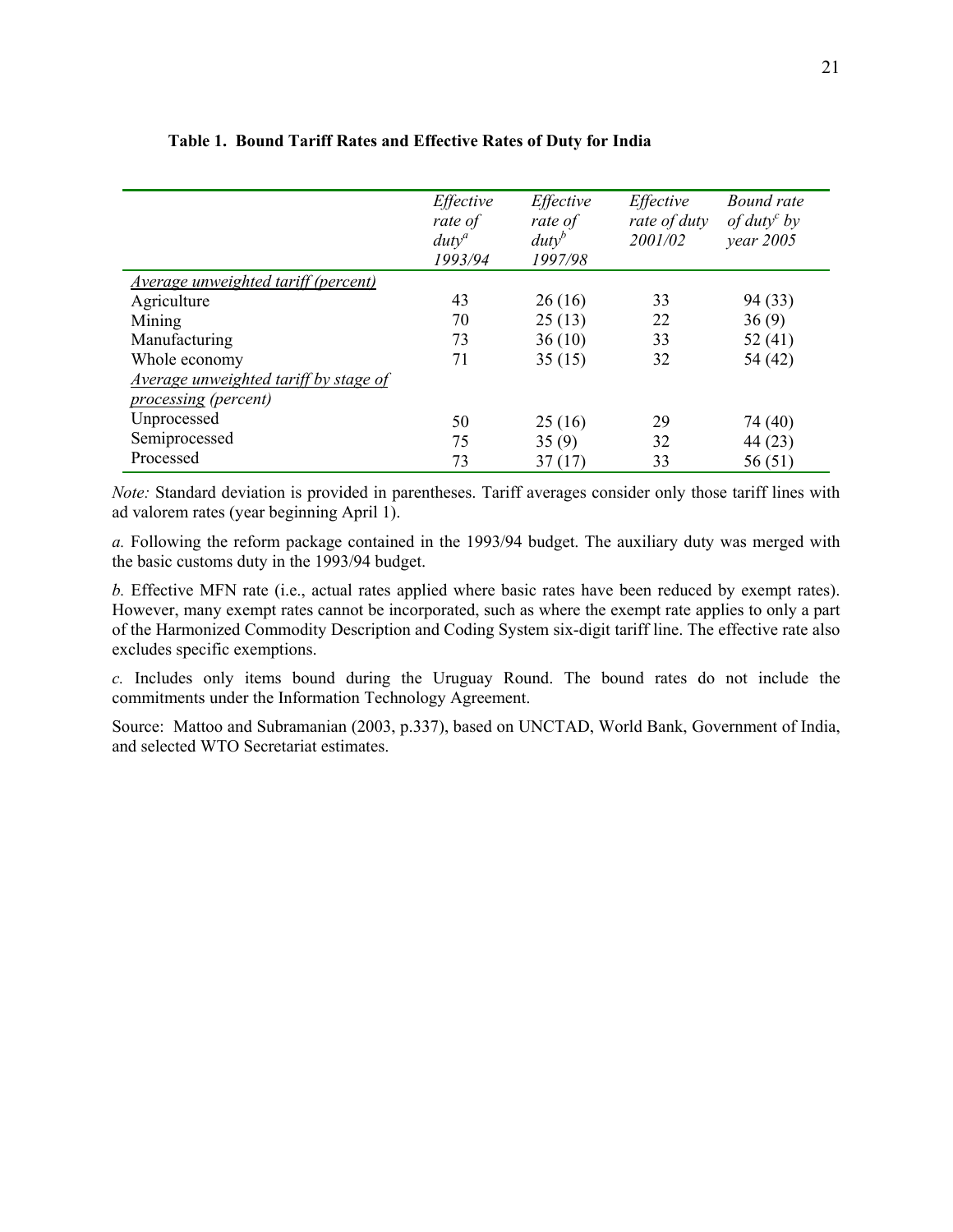### **Table 2. Indicators of Indian Agricultural Trade**

# **A. Difference in Uruguay Round Final Bound Rates and MFN Tariff Rates, Number of Lines by Different Range Groups**

| Range (UR-TR)         | Number of          |
|-----------------------|--------------------|
|                       | Lines <sup>a</sup> |
| $IIR-TR$ > = 75       |                    |
| $50 = < UR - TR < 75$ | 155                |
| $25 = < UR - TR < 50$ |                    |
| $10 =$ < UR-TR < 25   |                    |
| $0 = < IIR - TR < 10$ |                    |
| $UR-TR < 0$           |                    |
| latal                 |                    |

TR = MFN tariff rate as announced in the Government of India Budget, 1999/00.

UR = Uruguay Round final bound rates.

<sup>a</sup> Tariff Lines at six-digit Harmonized Commodity Description and Coding System (HS) or subgroups of six-digit HS including only agricultural products.

| $\cdots$<br>$\cdots$ or $\sim$ appoint to<br>$\mathbf{S}$ -Kantar $\mathbf{v}$ (Selected Srops) |                      |                      |                      |  |  |
|-------------------------------------------------------------------------------------------------|----------------------|----------------------|----------------------|--|--|
| Year                                                                                            | Product-specific     | Non-product-specific | <b>Total AMS</b>     |  |  |
|                                                                                                 | support              | support              | (as $%$ of value of  |  |  |
|                                                                                                 | (as $\%$ of value of | (as $\%$ of value of | agricultural output) |  |  |
|                                                                                                 | agricultural output) | agricultural output) |                      |  |  |
| 1986                                                                                            | $-34.29$             | 2.25                 | $-32.04$             |  |  |
| 1987                                                                                            | $-32.08$             | 32                   | $-28.88$             |  |  |
| 1988                                                                                            | $-35.54$             | 3.32                 | $-32.22$             |  |  |
| 1989                                                                                            | $-36.97$             | 3.39                 | $-33.58$             |  |  |
| 1990                                                                                            | $-31.78$             | 3.36                 | $-28.42$             |  |  |
| 1991                                                                                            | $-62.23$             | 3.6                  | $-58.63$             |  |  |
| 1992                                                                                            | $-69.31$             | 3.46                 | $-65.85$             |  |  |
| 1993                                                                                            | $-54.75$             | 3.14                 | $-51.61$             |  |  |
| 1994                                                                                            | $-43.27$             | 3.4                  | $-39.87$             |  |  |
| 1995                                                                                            | $-44.09$             | 3.9                  | $-40.19$             |  |  |
| 1996                                                                                            | $-45.84$             | 3.62                 | $-42.22$             |  |  |
| 1997                                                                                            | $-32.16$             | 4.12                 | $-28.04$             |  |  |
| 1998                                                                                            | $-41.89$             | 3.49                 | $-38.4$              |  |  |

# **B. Aggregate Measure of Support to Indian Agriculture (Selected Crops)**

Source*:* Mattoo and Subramanian (2003, p. 341), based on Gulati (1999).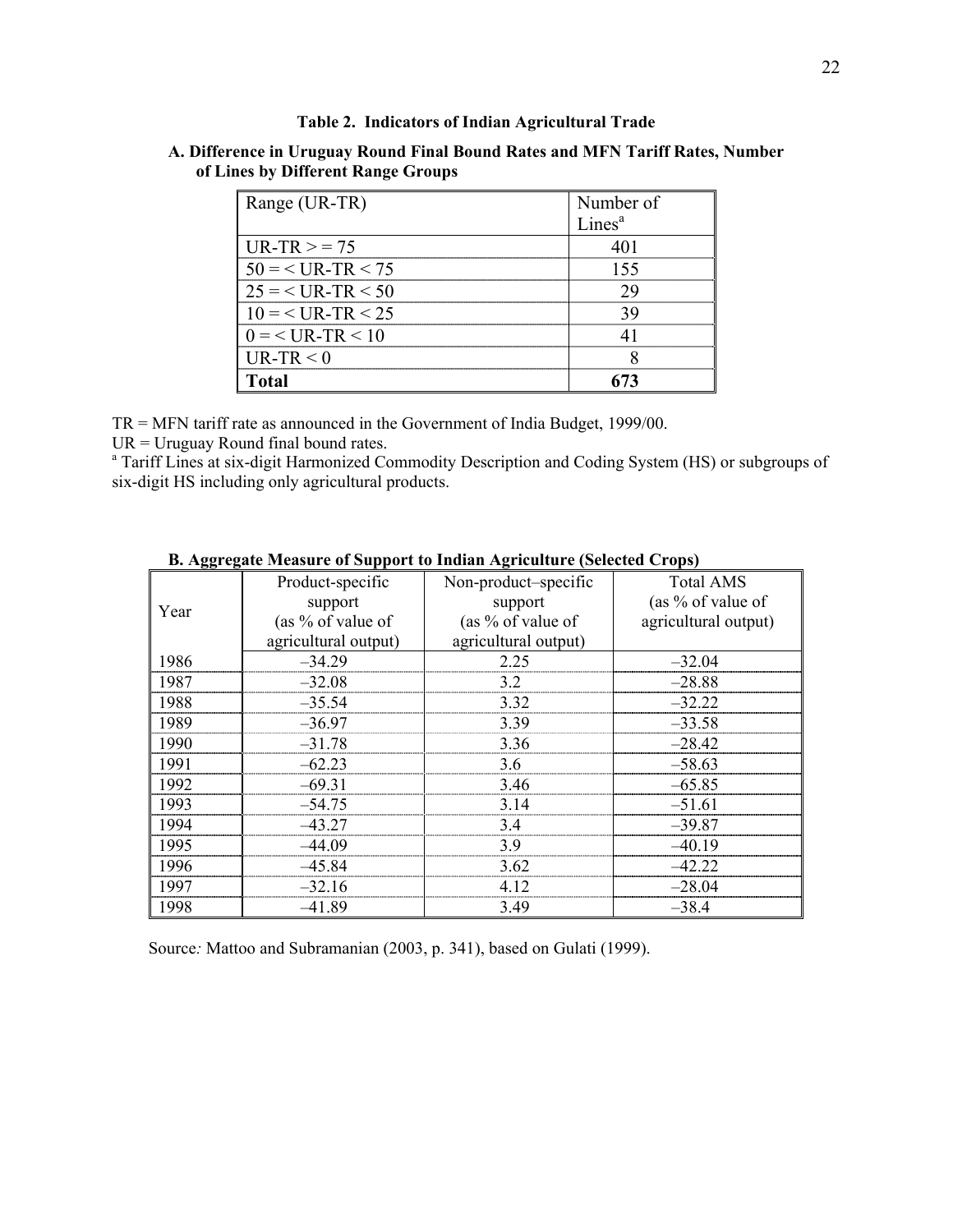|                             | Number of antidumping initiations |         |         | Index of antidumping                                                           |
|-----------------------------|-----------------------------------|---------|---------|--------------------------------------------------------------------------------|
| Economy                     | 1991-94                           | 1995-98 | 1999-02 | initiations (1995–98) per dollar<br>of imports, $\overline{USA} = 100^{\circ}$ |
| <b>Industrial Economies</b> |                                   |         |         |                                                                                |
|                             |                                   |         |         |                                                                                |
| Australia                   |                                   | 77      | 65      | 1,096                                                                          |
| Canada                      | 84                                | 39      | 68      | 199                                                                            |
| European Union              | 135                               | 122     | 134     | 210                                                                            |
| <b>United States</b>        | 226                               | 94      | 192     | 100                                                                            |
| All industrial economies    | 678                               | 353     | 489     | 74                                                                             |
| <b>Developing Economies</b> |                                   |         |         |                                                                                |
| Argentina                   | 59                                | 72      | 105     | 2,627                                                                          |
| <b>Brazil</b>               | 59                                | 54      | 46      | 871                                                                            |
| India                       | 15                                | 78      | 206     | 1,875                                                                          |
| Korea, Rep. of              | 14                                | 34      | 13      | 204                                                                            |
| Mexico                      | 127                               | 31      | 30      | 275                                                                            |
| South Africa                | 16                                | 113     | 44      | 2,324                                                                          |
| All developing economies    | 394                               | 509     | 612     | 313                                                                            |

**Table 3. Antidumping Initiations by Economy Taking Action** 

a. Based on numbers of antidumping initiations from 1995 to 1998 and values of merchandise imports for 1996.

Source: Mattoo and Subramanian (2003, p. 344), based on WTO Secretariat, Rules Division, Anti-Dumping Measures Database.

| Economy                     | Number of antidumping initiations |             |             | Index of antidumping                                                  |  |
|-----------------------------|-----------------------------------|-------------|-------------|-----------------------------------------------------------------------|--|
|                             | $1991 - 94$                       | $1995 - 98$ | $1999 - 02$ | initiations (1995-98) per dollar<br>of exports, $\overline{US} = 100$ |  |
| <b>Industrial economies</b> |                                   |             |             |                                                                       |  |
| France                      | 26                                | 8           | 13          | 34                                                                    |  |
| Germany                     | 35                                | 30          | 28          | 70                                                                    |  |
| Italy                       | 16                                | 16          | 14          | 77                                                                    |  |
| Japan                       | 32                                | 23          | 46          | 67                                                                    |  |
| United Kingdom              | 20                                | 16          | 18          | 74                                                                    |  |
| <b>United States</b>        | 70                                | 48          | 42          | 100                                                                   |  |
| <b>Developing economies</b> |                                   |             |             |                                                                       |  |
| <b>Brazil</b>               | 50                                | 23          | 38          | 585                                                                   |  |
| China                       | 115                               | 94          | 154         | 751                                                                   |  |
| India                       | 24                                | 21          | 43          | 779                                                                   |  |
| Korea, Rep. of              | 50                                | 40          | 81          | 385                                                                   |  |
| Taiwan, China               | 31                                | 30          |             | 323                                                                   |  |
| Thailand                    | 26                                | 21          | 50          | 451                                                                   |  |

**Table 4. Antidumping Initiations by Selected Exporting Economy** 

Source: Mattoo and Subranian (2003, p. 345), based on WTO Secretariat, Rules Division, Anti-Dumping Measures Database.